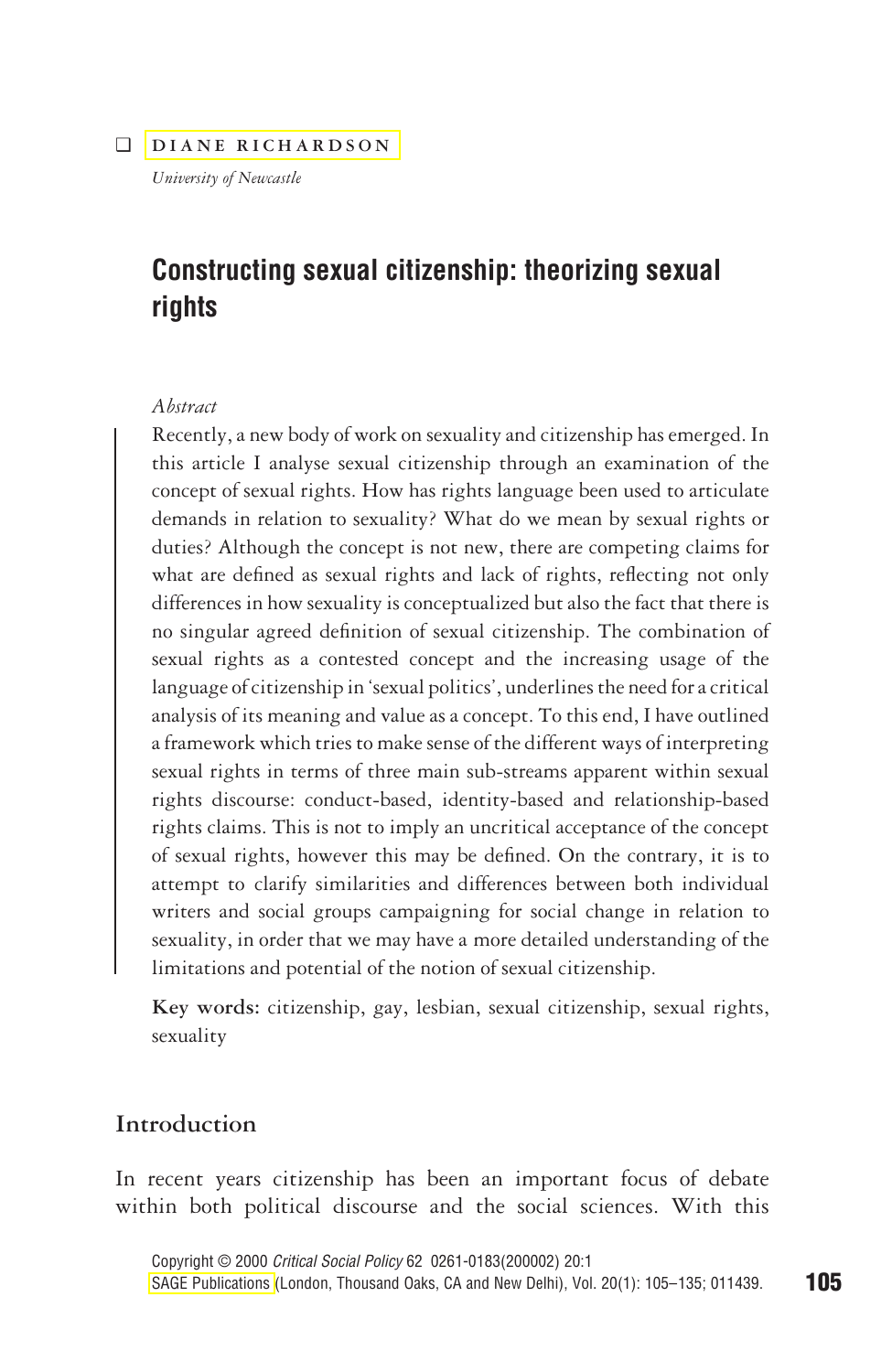renewed interest, reflected within social policy analyses and critiques, there have emerged new frameworks for thinking about citizenship which require us to question its meaning and application. Indeed, a central theme of these developments is that citizenship is a contested concept. This expansion of the idea of citizenship is evidenced in the diversity of arenas in which citizenship is being claimed and contested (Hall and Held, 1989). Interestingly, and despite an almost exclusive focus on the public sphere in previous considerations of citizenship, it would seem that the everyday practices of individuals are increasingly becoming the bases of citizenship. For example, consider the concept of healthier citizenship, currently being promoted by the government as part of its Health Action Zone programme. As 'good citizens', we are enjoined to take care and assume responsibility for our own health and, especially in the case of women, that of any future children we may have, in a context in which we are provided with 'informed choices' that we are expected to exercise. In addition to patterns of eating and drinking, the 'private' and intimate practices of sex are also part of the realms in which healthy citizenship is constituted. Thus, for example, sexual health promotion, whether understood in the context of concerns about the spread of sexually transmitted diseases such as AIDS or the prevalence of unplanned pregnancies in certain sectors of the community, emphasizes the importance of practising safer sex. That is to say, safer sex is one of the responsibilities incumbent upon responsible and self-governing citizens.

Although the question of how ideas of citizenship are gendered (Lister, 1990, 1996, 1997; Phillips, 1991; Walby, 1997; Voet, 1998), as well as racialized (Alexander, 1994; Taylor, 1996), has emerged as an increasingly important area of debate, there is a lack of similar theoretical attention given to sexuality and its connection to citizenship. Recently, however, commentators from a number of disciplines have written about sexuality and citizenship. This includes work in legal theory (e.g. Herman, 1994; Robson, 1992), political theory (e.g. Phelan, 1994, 1995; Wilson, 1995), geography (e.g. Bell, 1995; Binnie, 1995) and sociology (e.g. Giddens, 1992; Plummer, 1995; Richardson, 1998; Weeks, 1998). Within social policy, by contrast, there has been relatively little discussion about sexual citizenship, mirroring a general lack of theorizing about the relationship between sexuality and social policy (Cooper, 1995; Carabine, 1996 a,b). The main purpose of this article, therefore, is to consider this expansion of the idea of citizenship as it relates to sexuality.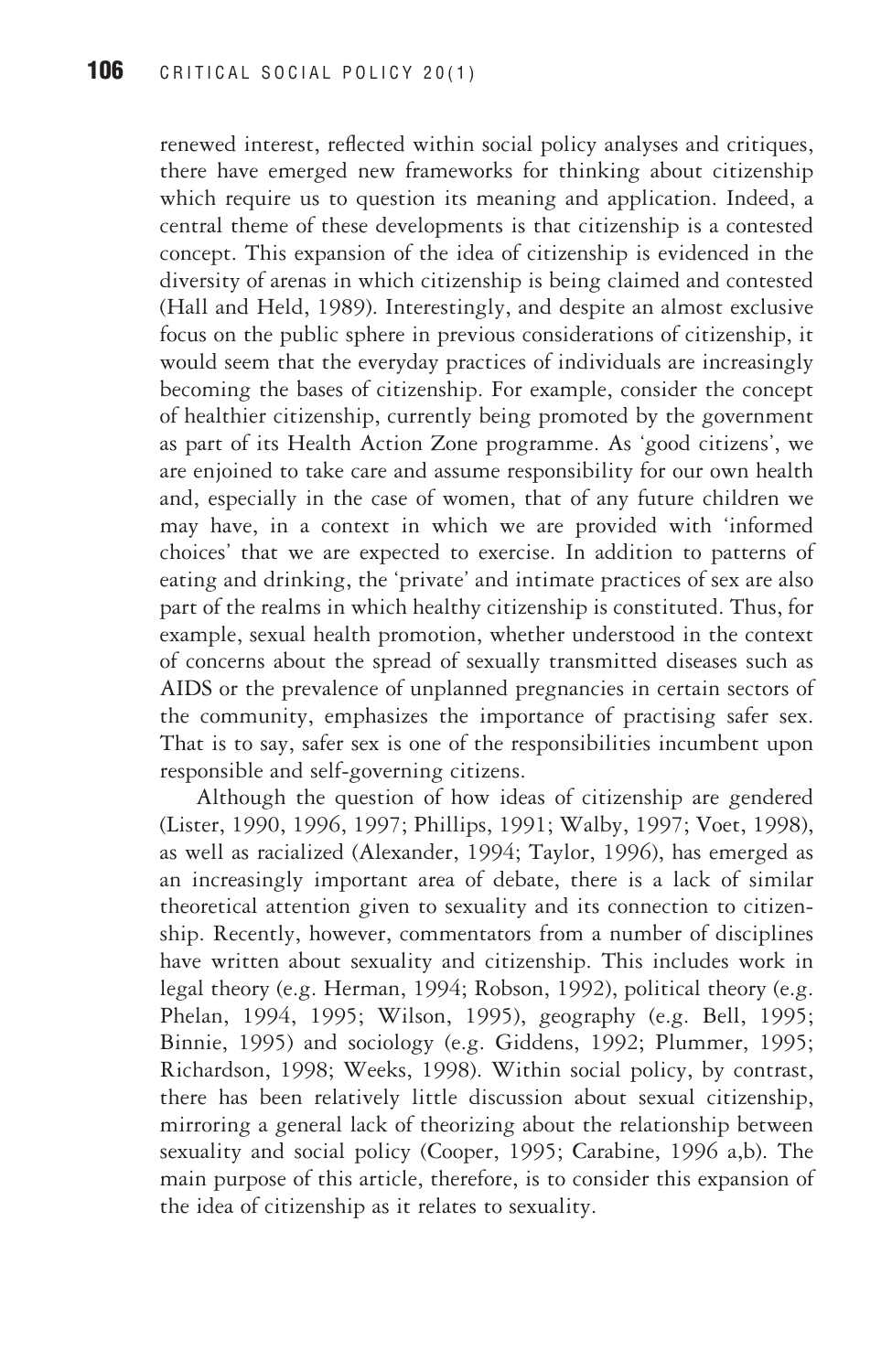In surveying the available literature, it would seem that a distinction can be drawn between analyses of sexual citizenship that place greater emphasis on the discussion on rights per se and struggles for rights acquisition, and those that are concerned with the wider social and theoretical implications of access to or exclusion from certain rights on the grounds of sexuality. These two approaches, although not mutually exclusive, reflect somewhat different forms of usage of the term 'sexual citizenship'. First, it may be used to refer specifically to the sexual rights granted or denied to various social groups. In this sense we may, like Evans (1993), conceptualize sexual citizenship in terms of varying degrees of access to a set of rights to sexual expression and consumption. Second, we can conceptualize sexual citizenship in a much broader sense in terms of access to rights more generally. In other words, how are various forms of citizenship status dependent upon a person's sexuality? Elsewhere (see Richardson, 1998) I have outlined how notions of citizenship as a set of civil, political and social rights, as well as common membership of a shared community, are closely associated with the institutionalization of heterosexuality. In this article I would like to analyse sexual citizenship as defined in the former of the two approaches mentioned above, that is through an examination of the concept of sexual rights. How, then, has rights language been used to articulate demands in the field of sexuality?

#### **What do we mean by 'sexual rights'?**

Sexual citizenship here refers to a status entailing a number of different rights claims, some of which are recognized as legitimate by the state and are sanctioned. However, if we conceptualize sexual citizenship using a model of rights and duties, then this raises the question of what we define as sexual rights. Although the concept is not new, there are competing claims for what are defined as sexual rights and lack of rights. Sexual rights can be thought about in different ways, reflecting not only differences in how sexuality is conceptualized, but also the fact that there is no singular agreed definition of sexual citizenship.

Within sexual rights discourse can be detected three main substreams: conduct-based rights claims, identity-based rights claims and claims that are relationship based. For the purposes of this article, these aspects will be dealt with under the headings of practice, identity and relationships (see Figure 1). While I recognize that the analytic scheme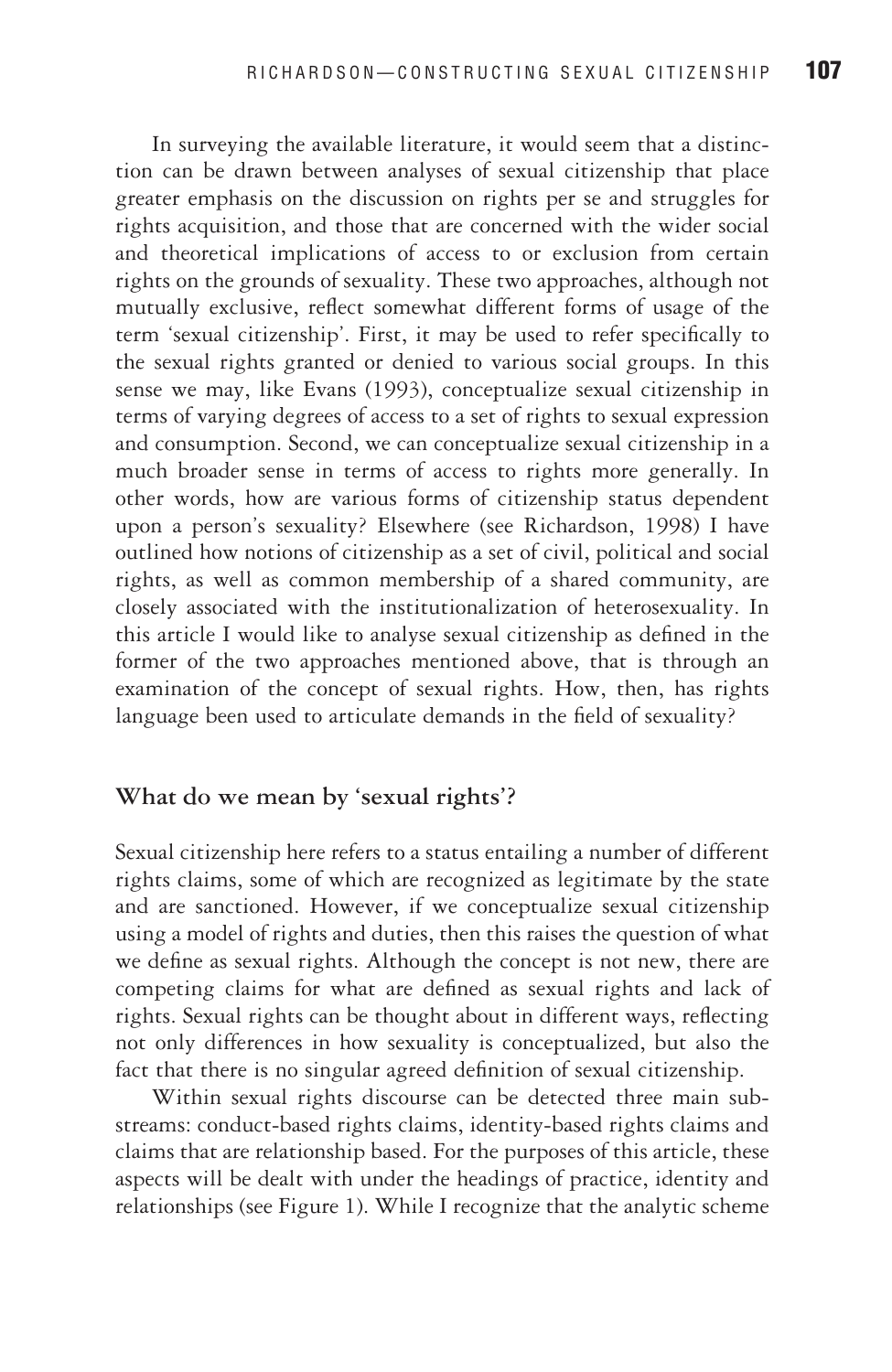- **1) Seeking rights to various forms of sexual practice in personal relationships (e.g. campaigns for sexual freedom and safety)**
- **2) Seeking rights through self-definition and the development of individual identities (e.g. the right to be lesbian and gay; female sexual autonomy)**
- **3) Seeking rights within social institutions: public validation of various forms of sexual relations (e.g. interracial and same-sex marriages)**

**Figure 1** Sexual rights

presented here is merely an intellectual tool to help make sense of the different ways of interpreting sexual rights, I believe it provides a useful framework by which to clarify similarities and differences between both individual writers and social groups campaigning for social change in relation to sexuality. It also highlights, as will be illustrated later, where the boundaries of tolerance or rejection, inclusion or exclusion are sometimes drawn.

## **Practice**

Claims to rights that centre on sexual practice fall into three main categories: those concerned with forms of social regulation which specify what one can and cannot do; those concerned not only with the right to participate in but also the right to enjoy sexual acts, commonly expressed as the right to sexual pleasure; and those concerned with the rights of bodily self-control. I will consider each of these in turn.

## *The right to participate in sexual activity*

At a fundamental level, the concept of sexual rights can be understood as the right to participate in sexual acts. Historically, the concept of rights has been linked to concepts of need and, in this context, such rights claims may be vindicated through definitions of sexuality as a physical need, integral to the status of being human. This is commonly referred to as an essentialist perspective; sexuality conceptualized as an innate sexual drive which seeks gratification through sexual activity (Weeks, 1990). A further assumption within this model is that the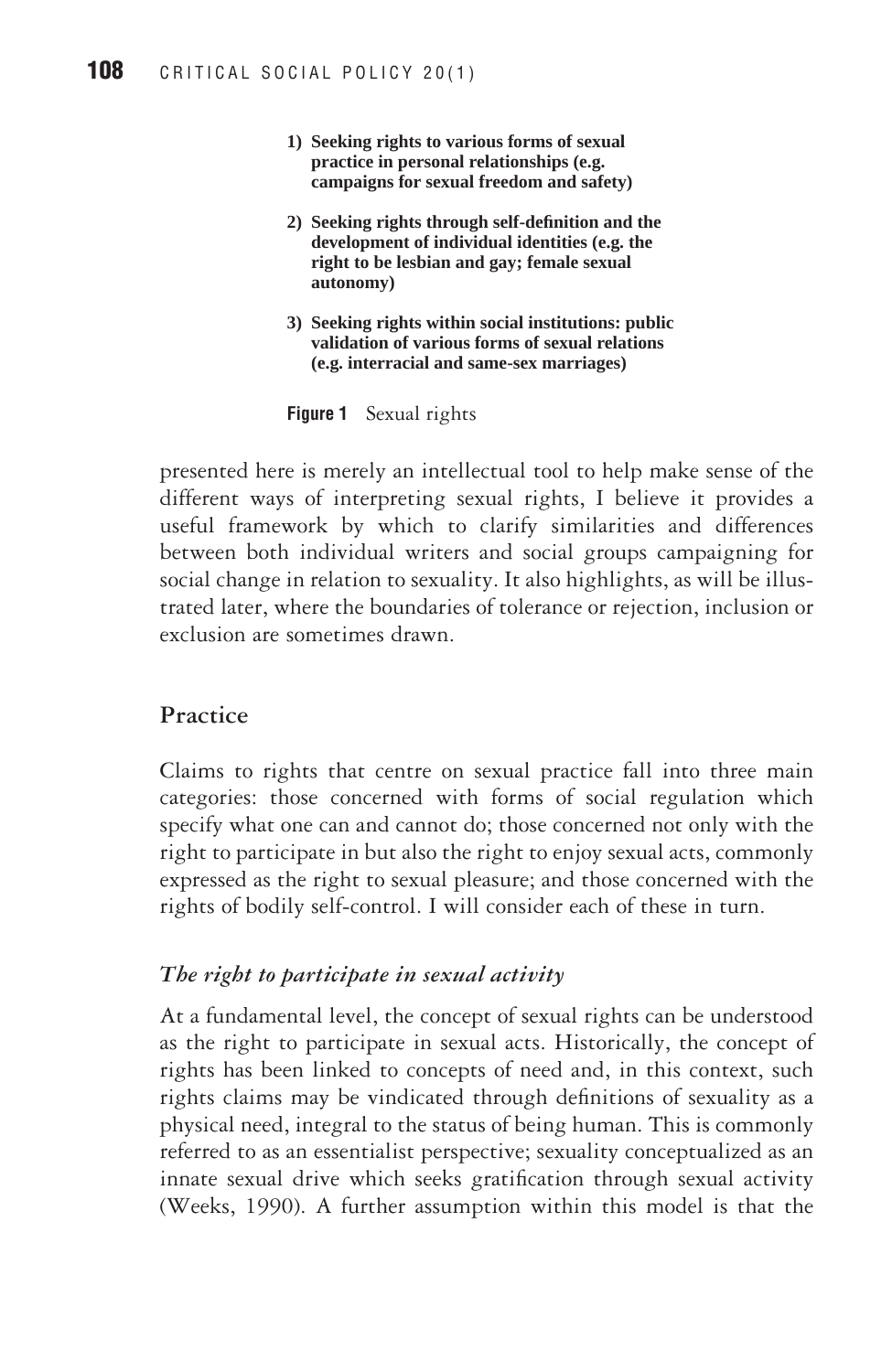natural and normal aim of this sexual drive or instinct is reproduction. It is a heterosexual drive: ultimately sexuality is defined as the desire to engage in certain practices (vaginal intercourse) with particular individuals (partners of the 'opposite' sex). It is also largely constructed as a male drive, which, as will be demonstrated later, has important implications for female sexual citizenship.<sup>1</sup>

This view of sexuality, as a naturally given series of rights that biology/God has created, has implications for understandings of responsibilities as well as rights. In relation to sexuality, the question of responsibility has largely been concerned with establishing what are and what are not acceptable forms of expression of an assumed pregiven human need. That is, how are needs to engage in sexual activity to be met, in terms of both specific sexual practices and objects of desire? Having said this, there are certain social groups where the assumption of sexuality as a universal human 'need' appears to be challenged. Stereotypes of disability, for example, include assumptions of asexuality; of lack of sexual potential. While historically there has been minimal discussion of the sexual politics of disability, both within disability studies and work on sexuality, in recent years attempts have been made to place sexual rights on the political agenda of disability movements (see Shakespeare et al., 1996). A particular focus has been the ways in which people with disabilities have been denied the capacity for sexual feeling and rights to sexual expression. This has been particularly apparent in the case of people with learning difficulties, for whom sex is not a right normally granted, but can only be achieved by 'breaking the rules for their "kind" ' (Brown, 1994). It is also the case that for the many disabled people who live in residential care settings, rights to sexual expression are not assured. In a much broader sense, the process of desexualization of disabled people also has implications for identity and relationship-based claims (see later discussion).

The granting of sexual rights, formalized in age of consent legislation as well as other laws and policies relating to sexual activity, should therefore be viewed as a complex process, in which the context and form of expression of sexual behaviour are key factors. Another way of saying this, is that recognition of the right to participate in sex, *where it is recognized*, should not be confused with claims for the right of individuals to exercise personal choice over the kind of behaviours they engage in. Thus, certain sexual acts may be prohibited by law, reflecting views about what people have a right to do with their bodies. For example, sexual intercourse between people of the same sex is still illegal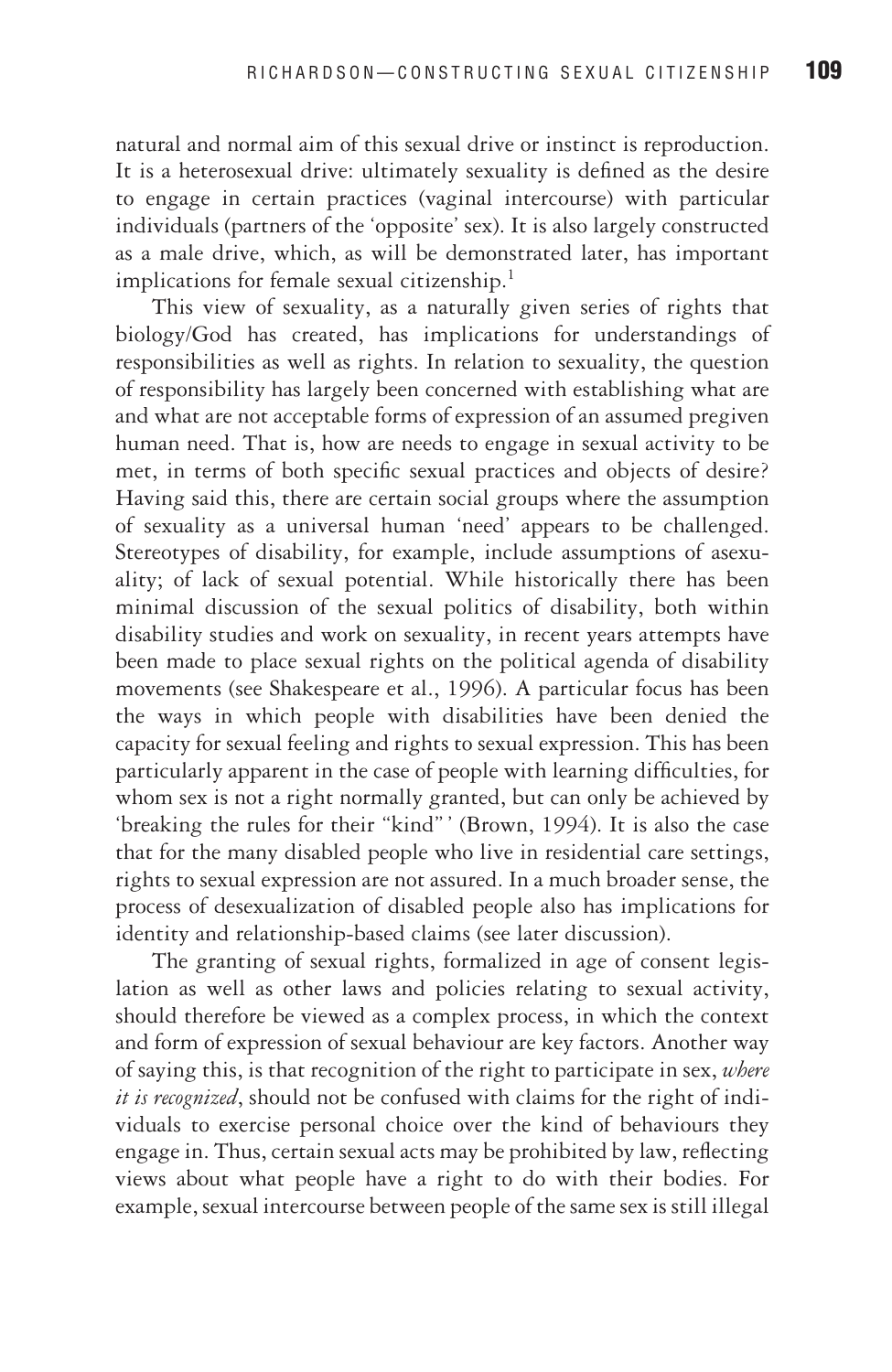in almost half of the states of the USA and in many parts of the world (Moran, 1996; Bamforth, 1997). In Britain, prior to 1967, consensual sexual contact between men, even in private, was illegal. After the 1967 Sexual Offences Act, such practices remained unlawful unless the following conditions were met: both consenting adults were aged 21 and over and the acts should take place in private. The 1967 reform applied to England and Wales, homosexual practice remained illegal in Scotland until 1981 and in Northern Ireland until 1982. At the time of writing, the current legal age of consent for sexual practices between two men stands at 18 years of age. Having been reduced to 18 from 21 in 1994 under the Criminal Justice Act, it was further decreased to 16 years of age in 1998 as part of the Crime and Disorder Act. However, this was overthrown in the same year by the House of Lords.

It is important not to interpret such liberalization of the law as state recognition of the right to be homosexual. (This distinction is discussed in more detail in the following section.) What these changes in the law represent is the granting of the right, under certain specific contexts, for one man to engage in sexual acts with another man: a right that extends to all adult males, not only those who identify as bisexual or gay.

Of particular importance in analysing the issues surrounding this and other examples of sexual rights claims is the public/private binary. Indeed, arguments for conduct-based rights claims have largely been based on respect for privacy. Although, having said this, it is important to recognize that in recent years there has been a shift in this discourse associated with the emergence of new social movements, such as, for example, queer politics which have emphasized the right to public forms of sexual expression (Bell, 1995; Ingram et al., 1997). This conceptual division between the public and the private is, nevertheless, fundamental to a liberal model of sexual citizenship, which has predominated in Britain since the 1960s, based on a politics of tolerance and assimilation. Thus, for example, those who wish to engage in sexual acts (often referred to as 'unnatural practices') with members of their own gender are granted the right to be tolerated as long as they remain in the private sphere and do not seek public recognition. The 'I don't mind what they do in their own homes as long as I don't have to see or hear about it' argument. Similarly, justifications of the right to consume certain forms of pornography are frequently couched both in terms of individual civil liberties and a respect for privacy.

The justification for the right to engage in various forms of sexual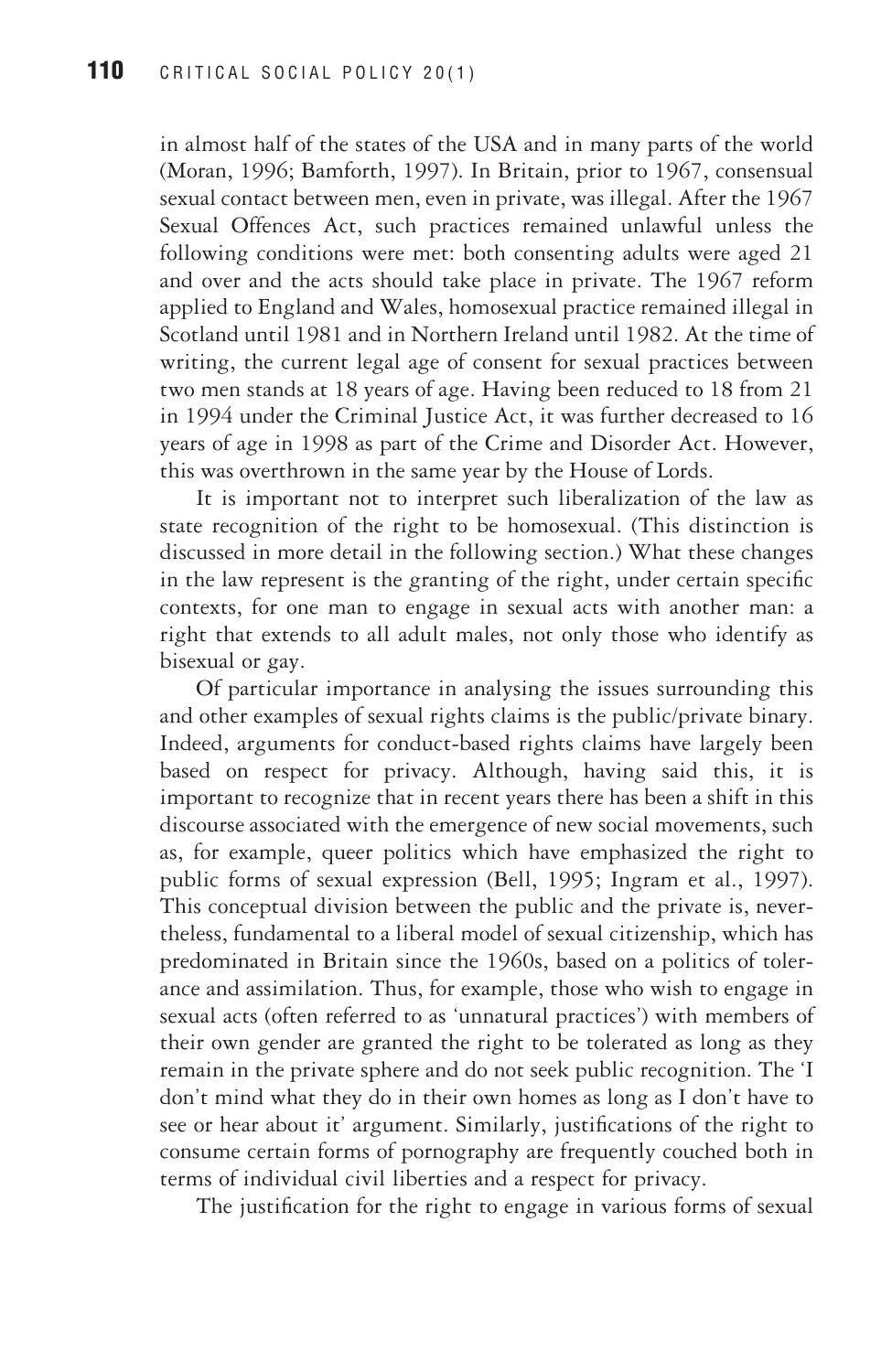conduct in terms of respect for privacy has not, however, gone unchallenged and in some instances may be seen as illegitimate. In the example given above of the right to consume pornography, for instance, both moral right and certain feminist critiques reject the conceptualization of the public and the private as distinct spheres where what happens in the private is assumed to have no wider social effects, specifically in this case on male attitudes and behaviour towards women (Cameron and Frazer, 1993).<sup>2</sup> Similarly, in the case of gay rights, respect for privacy may be found wanting. Thus, for example, in the now famous Bowers versus Hardwick case in the USA, in 1986, the Supreme Court decided that individuals did not have a fundamental right to engage in 'homosexual sodomy' (see Currah, 1995). The plaintiff, Hardwick, challenged the court's decision, claiming that it violated his right to privacy since he was engaging in consensual sex with another adult male in the privacy of his own bedroom. The two men were 'discovered' by a police officer who was delivering an arrest warrant and had been inadvertently directed to Hardwick's bedroom. The Supreme Court's decision upheld the right of the State of Georgia to send individuals convicted of engaging in anal intercourse with someone of the same gender to prison for up to 20 years. At the same time, the court refused to rule on the constitutionality of laws that apply to 'heterosexual sodomy'.

What are the ideas and assumptions behind the denial of the right to perform certain sexual acts, even when conducted in private? Fundamentally important are institutionalized (hetero)sexual norms and practices, whereby heterosexuality is established as 'natural' and 'normal'; an ideal form of sexual relations and behaviour by which all forms of sexuality are judged. Exclusions from the boundaries of sexual citizenship as practice, therefore, may be on the grounds of 'natural' disqualification. For example, the belief that the body should not be used for acts for which nature did not design it. This understanding of bodies within what Butler (1993) refers to as a 'heterosexual matrix', which operates through naturalizing a heterosexual morphology, is itself an important aspect of heterosexual ideology where the penis and the vagina are assumed to be a natural fit, unlike, for example, the penis and the anus or the vagina and the vagina. In addition to such dominant inscriptions of the body, the belief that vaginal intercourse is naturally the chief purpose of sexual behaviour is another 'norm' by which sexual practices have been judged to be more or less acceptable. For example, although the law has traditionally been much less hostile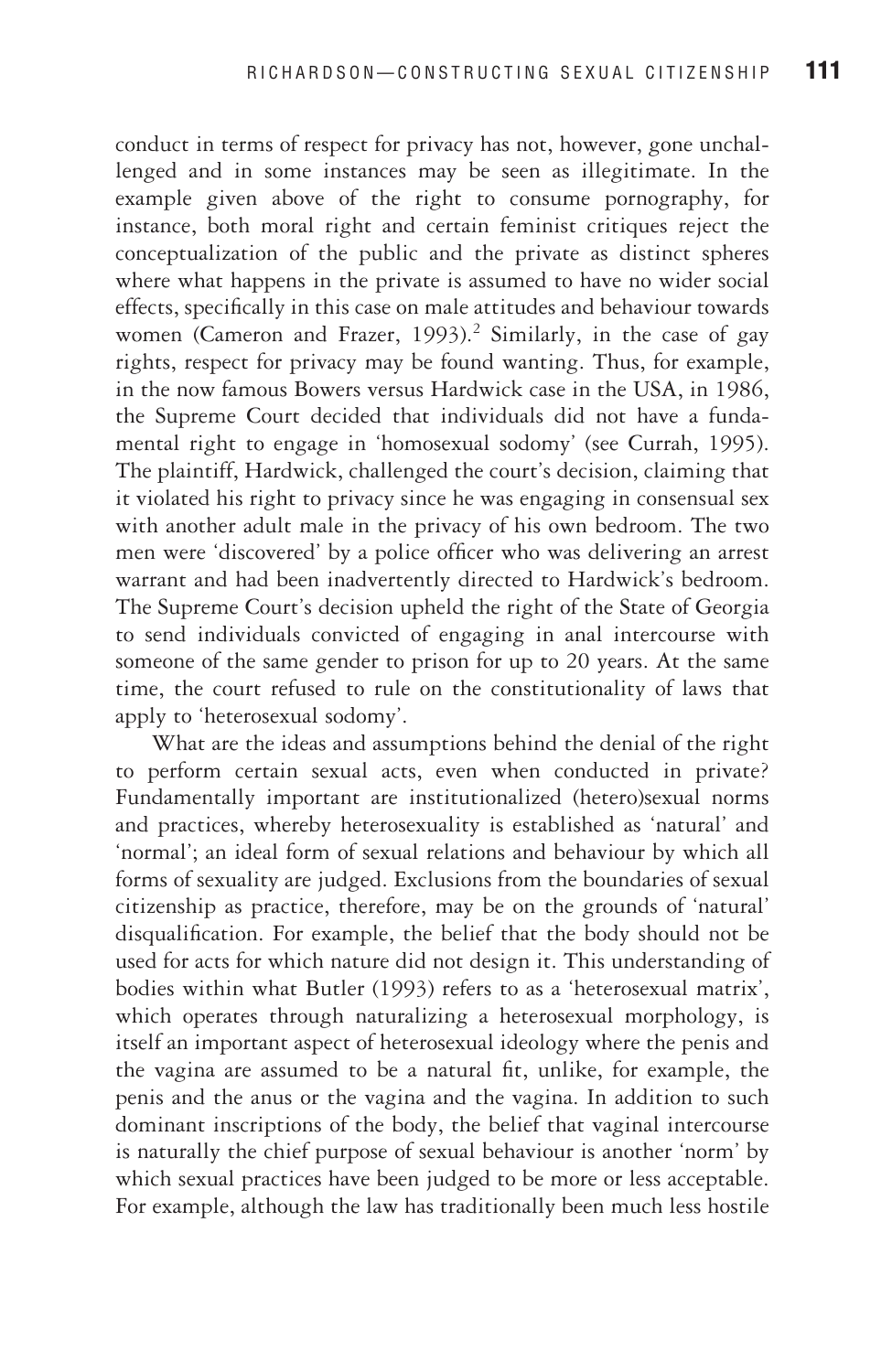towards sexual conduct between men and women in both public and private settings, fuelled by this view of what people should properly be engaging in sex for, it can prohibit certain heterosexual practices. It is, for instance, illegal for heterosexual couples to engage in oral sex in a number of states in the USA (Kaplan, 1997).

Lack of recognition of rights claims may also be on the grounds of moral inferiority, where again heterosexual ideology conflates a particular form of heterosexuality with propriety and moral worth. That is, if certain acts are categorized as immoral then the restrictions placed on the right to engage in them may be justified in terms of a moral threat posed to society. This is illustrated by the judgement in the 'Operation Spanner' case, in 1990, where eight adult men were convicted for engaging in consensual sadomasochistic acts in private. Following an appeal, the House of Lords upheld the decision that consensual sadomasochism was against the public interest and should therefore be found unlawful under the Offences Against the Persons Act 1861 (for an account of the case see *R. v Brown*, 1992, 1994). This was an interesting judgement in so far as it appeared to mark a reversal of the law's distinction, post-Wolfendon,<sup>3</sup> between legality and morality; a distinction that was to be crucial to the recognition of future rights claims relating to the practice of, amongst other things, abortion and homosexuality. Indeed, echoing this view, those who dissented from the judgement claimed 'that questions of morality should not be presumed to fall within the remit of the criminal law unless explicitly stated by parliament' (Cooper, 1993: 194). The House of Lords decision was subsequently upheld on appeal, in 1997, to the European Court of Human Rights in Strasbourg, who ruled that it was acceptable for the state to interfere in the 'right of privacy' where it is necessary for the protection of health or morals.

Health and welfare considerations in sexual conduct-based rights claims have also been particularly apparent in relation to AIDS. An example of this from the early years of the epidemic, when AIDS was mistakenly portrayed as a 'gay disease', was the calling for the (re)criminalization of homosexuality as a sexual practice by moral rights organizations in the USA (Altman, 1986). In a European context, by contrast, one of the demands of AIDS activists in organizations such as ACT UP has been the right to safer sexual practice through access to effective education about prevention of the sexual transmission of HIV, as well as health and welfare services that encourage safer sex, such as the provision of condoms (Watney, 1991).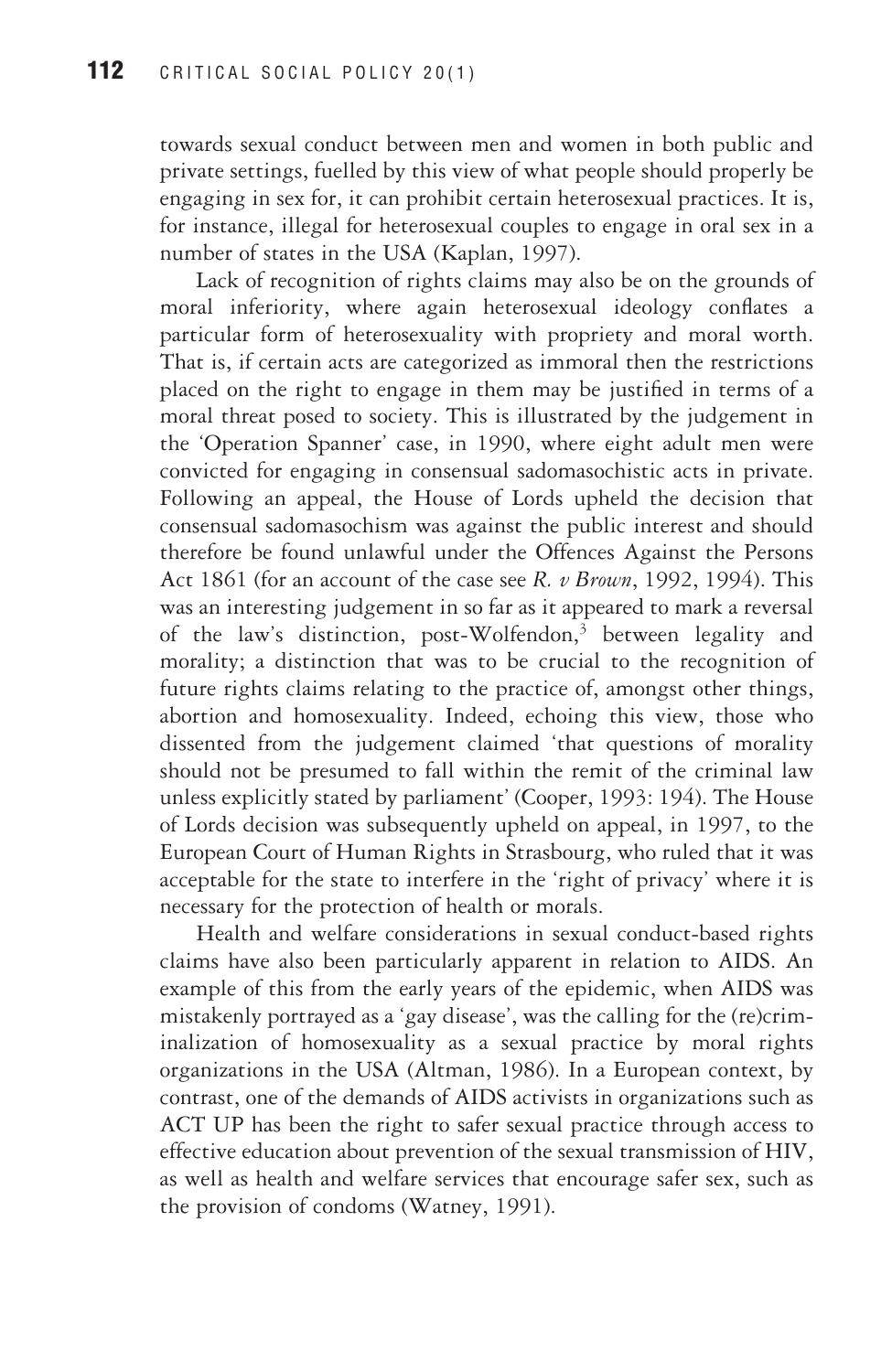## *The right to pleasure*

In the second category of rights claims associated with the right to sexual expression, the emphasis is more upon the right to gratification and enjoyment than simply the right to participate in various forms of sexual activity. Examples of this can be identified in claims for sexual liberation, as well as in some feminist demands. In the so-called sexual revolution of the 1960s libertarians, in demanding freedom of sexual expression, emphasized sexual fulfillment as a right. Such views reflected the influence of writers such as Marcuse (1970) and Reich (1962) who, influenced by both Marxism and Freudian psychoanalytical theory, believed that the 'release' of sexual energy was a means of liberation from repressive social forces. Demands for the right to sexual pleasure were also an important aspect of feminist politics earlier this century and, much more centrally, in the early years of 'second wave' feminism during the 1970s. Sexuality was identified as 'male-defined' and organized around male pleasure, with women's sexuality defined in terms of meeting male sexual needs. Feminists encouraged women to 'reclaim' their sexuality; a sexuality that many believed had been suppressed and denied them.<sup>4</sup> They also sought to challenge the sexual double standard that favoured men, granting them greater sexual rights and fewer responsibilities than women had. In a sense, then, such claims were equal rights claims: equal rights to sexual citizenship, although such demands were not at that time couched in such terms. However, if it was equal rights to sexual pleasure and practice that feminists demanded, it was in the context of a different understanding of these. In particular, feminist writers challenged the centrality of sexual intercourse in definitions of sexual practice and sexual pleasure, pointing out that this is not the major or only source of pleasure for many women. Anne Koedt famously referred to it as 'the myth of the vaginal orgasm' (Koedt, 1974/1996).

Once again, how we understand and explain sexuality has important implications for claims for sexual rights. In this case, what is at stake is not just the right to engage in sexual practices, but the right to gratification of sexual desire. While essentialist notions of sexuality as a reproductive drive may aid recognition of the former claim, in a heterosexual context at least, they are not necessarily supportive of the latter where the recognized aim of sex is individual pleasure. Indeed, one might want to claim that there is no clear bounded right to sexual pleasure per se that is sanctioned by the state.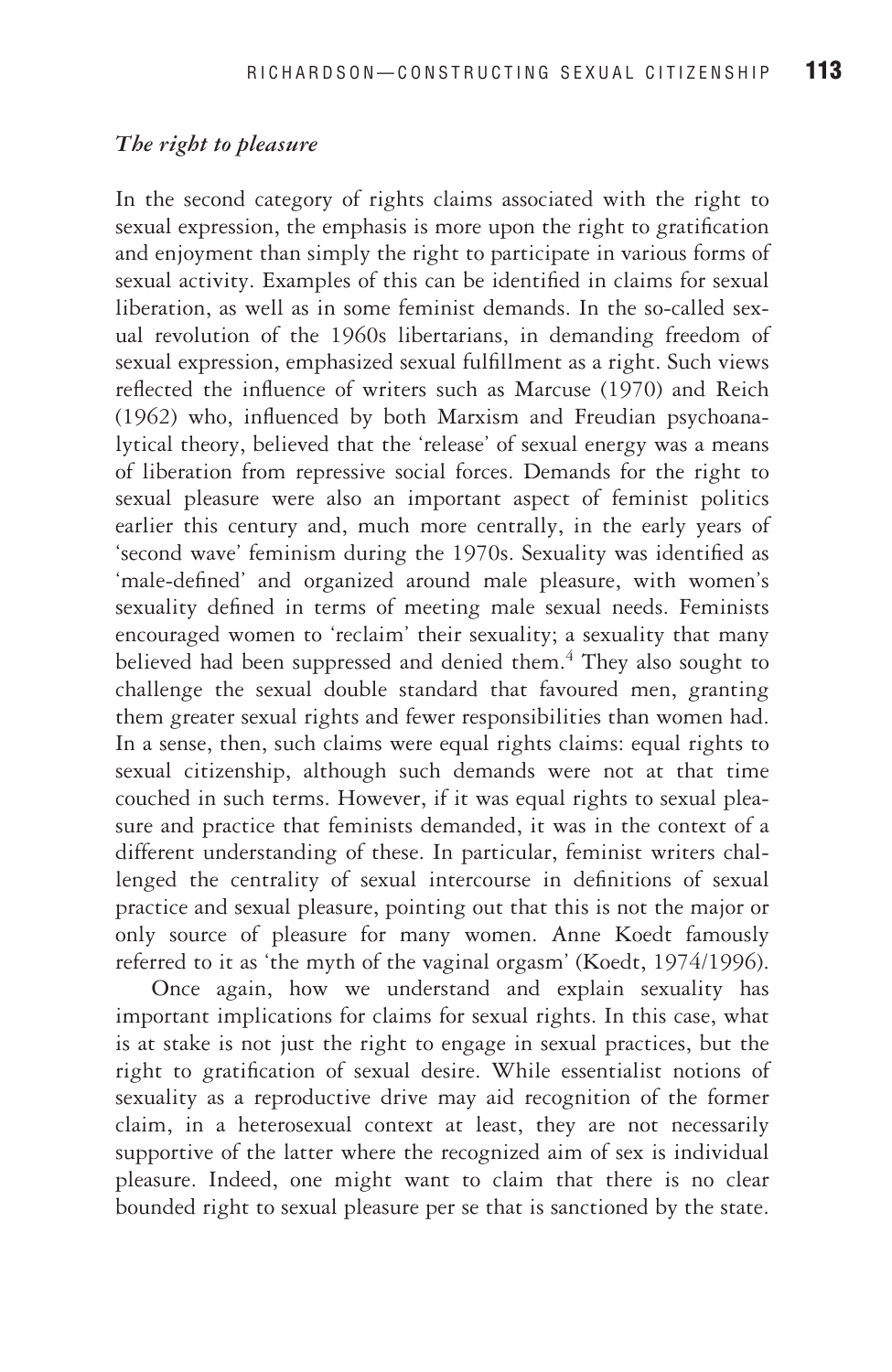However, in countries where, for instance, rape in marriage is not considered illegal, this may be interpreted as a state-sanctioned right of a man's access to a woman's body on the grounds of his rights to sexual fulfillment within marriage. In addition, the right to engage in non-reproductive sexual activities for pleasure can be seen to be linked to the extension of citizenship as consumption. Thus, by laying stress on individual liberty and on the citizen as consumer, the state may recognize various rights claims to consume sexual services and goods, for example, prostitution and certain forms of pornography.<sup>5</sup>

For many feminists the demand for the right to sexual pleasure was not only about gaining greater personal authenticity and equal sexual rights with men, it was also about seeking empowerment in a much broader sense. That is, a connection was frequently made between sexual liberation and women's liberation. With hindsight, many feminists have since questioned this view (see, for example, Campbell, 1980; Jeffreys, 1990; Jackson and Scott, 1996). Commenting on this period, Jackson and Scott, for instance, point out that, in practice, sexual liberation had different consequences for women and men. 'In retrospect many women felt that "sexual liberation" meant greater access for men to women's bodies and the removal of their right to say "No" to sex, lest they be damned as "unliberated".' ( Jackson and Scott, 1996: 4–5). What this highlights is that for women the right to sexual pleasure is complex and inextricably linked to other rights of citizenship. For example, it is difficult to envision what it would mean to speak of women's rights to sexual pleasure, without at the same time recognizing rights that enable women's control over their sexuality and reproduction.

## *The right to sexual (and reproductive) self-determination*

This leads on to the third set of conduct-based rights claims, which may be analysed in terms of rights claims concerned with bodily autonomy and integrity. Such claims, as I have already suggested, are particularly evident within feminist discourses, which have interpreted sexual rights in terms not only of the right to sexual pleasure and agency, as described above, but also of the right to control and safety.<sup>6</sup> This latter focus, often characterized as the right to say no, is closely although not exclusively associated with radical feminism. The emphasis is on the right to engage in sex without fear, whether this be in terms of unwanted pregnancy, sexually transmitted diseases, or male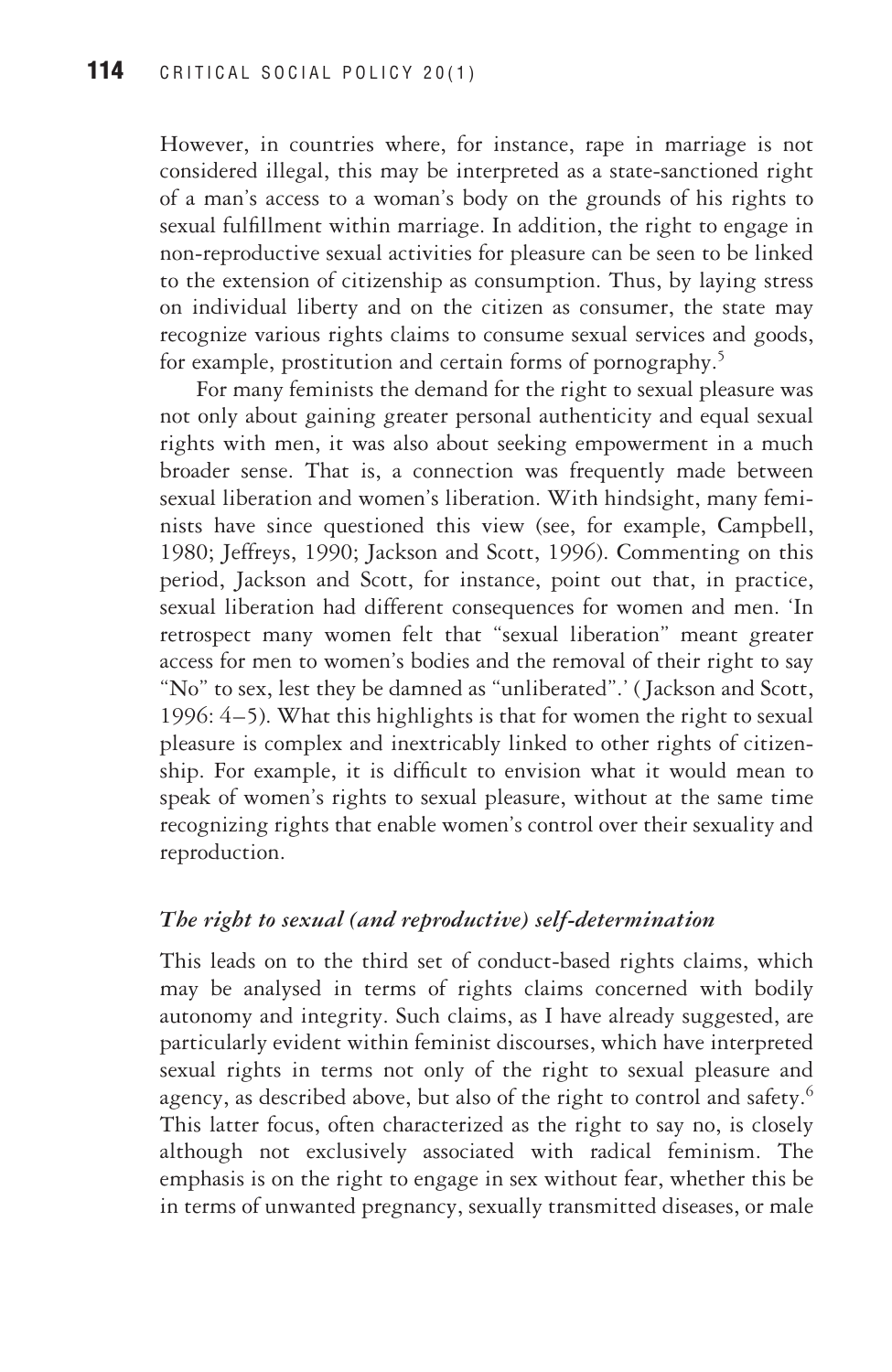demands and force against one's wishes, and includes claims to freedom from sexual harassment, violence, abuse and coercion, as well as rights of access to abortion and contraception. Feminist debates over these issues have further demonstrated the gendered nature of sexual citizenship. Thus, for example, feminist campaigns for changes in policy and practice concerning sexual violence have highlighted how men have traditionally been granted greater sexual rights than women, especially in marriage. In many countries the law decrees that rape in marriage is not a crime, a view that was only overturned a few years ago in England with the introduction of the Rape in Marriage Act in 1991. Under such laws, a man's right of sexual access to his wife's body is privileged over her right to consensual sexual practice. He has the right to take by force that which the law defines as rightfully his: sex within marriage or, more specifically, the act of vaginal penetration. An example of what Wilton (1992) refers to as 'rights of penetration', which she claims, citing HIV/AIDS health promotion as evidence, frequently takes precedence over other considerations, including rights to pleasure and safety. Even in those countries and states where rape in marriage is recognized as a crime, 'the prosecution of offenders and the success of these prosecutions is greatly reduced in comparison with stranger rape, because socially it is not fully accepted as a crime' (Hanmer, 1997: 369). Translated into the language of rights, this means that men still have greater social rights in relation to such forms of sexual practice.

In addition to these feminist campaigns, debates over AIDS have also been significant in the framing of sexual rights in terms of the language of rights of safety, as well as for the reproductive rights of HIV-positive women (Doyal et al., 1994). On the one hand, we have witnessed claims for the extension of sexual rights, such as the right to information about HIV and safer sex as part of rights recognized by the state to sex education in schools, as well as health education more generally (Watney, 1991). On the other hand, some responses to AIDS represent demands for the curtailment of rights to sexual expression which are justified in terms not of protection of public morals, but rather the protection of public health and the protection of the rights and freedoms (including the right to life) of others. Earlier I made reference to the example of calls for the (re)criminalization of male homosexual conduct. Another illustrative case would be the suggestion that it should be a criminal offence for a person who is HIV infected to (knowingly) practice unsafe sex with a sexual partner without their informed consent (Seighart, 1989). This is already the case in some countries. For example, in 1997, in Finland an American man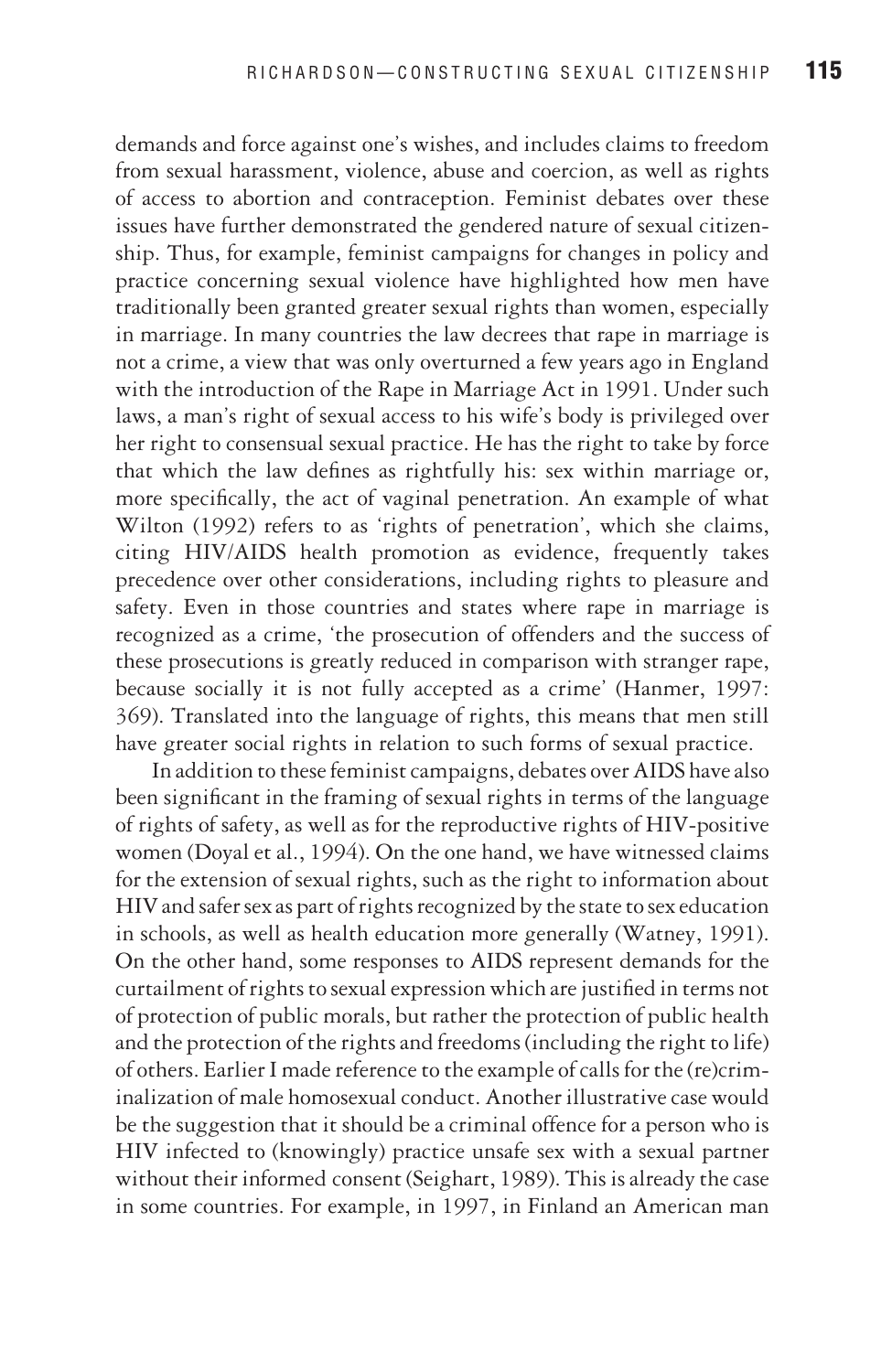who was HIV positive was sentenced to imprisonment for having unprotected intercourse with a series of women, some of whom became infected with the HIV virus as a result.

Many of the conduct-based claims to sexual rights involve claims for civil rights; both in terms of the removal of laws which prohibit or try to restrict certain sexual acts, for example, campaigns by gay rights groups over age of consent and other forms of discriminatory legislation, as well as the creation of new laws that penalize certain practices, for example, feminist campaigns to outlaw rape within marriage. However, such rights claims go beyond protective civil rights. As I have argued earlier, they also include access to social rights, as is evidenced in feminist demands for the recognition of women's sexual needs, and the provision of welfare. Thus, for example, claims for the right to express oneself sexually without fear of unwanted pregnancy are informed by the right of access to education and health services in respect both of abortion and contraception.

## **Identity**

In the 1970s and 1980s, a shift in emphasis occurred in the discourse of sexual rights. There was a partial move away from conduct-based claims, towards a concern with sexual identity rather than sexual practice as the basis for inclusion or exclusion from categories of citizenship. Having said this, we need to recognize the relationship between identity and conduct, in particular the ways in which a person's identity may be a mitigating variable in conduct-based claims. Thus, for example, a person may have differential access to the right to engage in certain forms of sexual activity depending upon whether they are defined as heterosexual or homosexual.

Perhaps the most illustrative case of this shift towards an identitybased approach to sexual rights, was the emergence towards the end of the 1960s, beginning of the 1970s, of gay liberation movements in the USA and Europe. Previous campaigns organized by and on behalf of 'homosexuals' such as, for example, the Homosexual Law Reform Society in Britain, had primarily focused on the removal of criminal laws which prohibited or restricted sexual activity between people of the same sex. Gay liberationist sets of demands went much further than this in challenging discrimination against people on the basis of a lesbian or gay 'identity'. These campaigns were not asking for the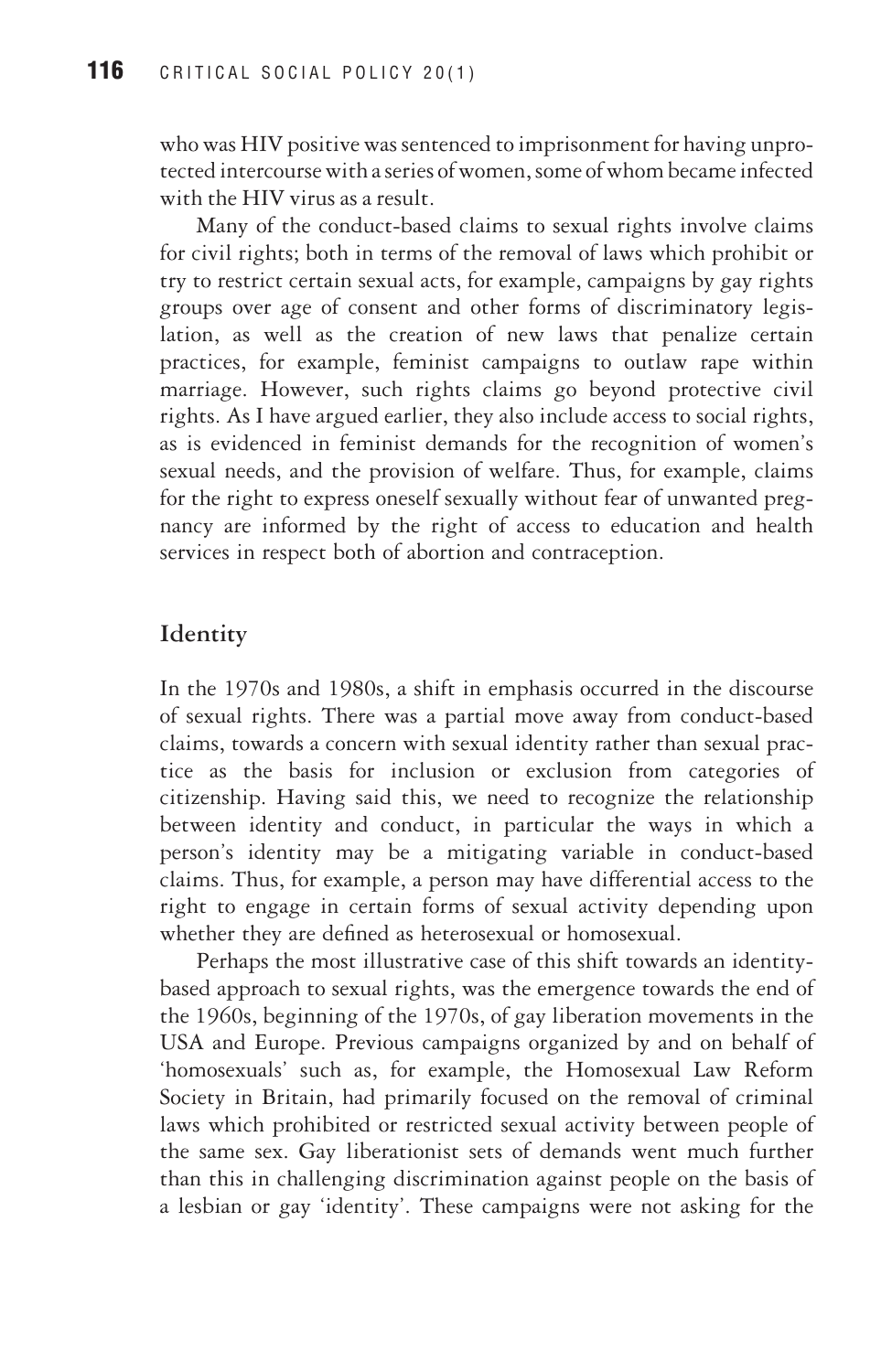right to engage in same-sex activity couched in terms of respect for privacy, but were expressing opposition to social exclusion on the basis of sexual status through the language of the right to sexual freedom and liberation. This reflected an emphasis within this period of gay activism on the importance of being open about one's sexuality through 'coming out' and publicly identifying as lesbian or gay. Subsequently, and with varying degrees of success, gay campaigning groups have pressed for 'the repeal of hostile laws and for the creation of new laws offering protection against social hostility' (Bamforth, 1997: 3). However, it was not merely 'gay rights' in the civil rights meaning of the term that gay liberationists were claiming. In demanding the 'right of a person to develop and extend their character and explore their sexuality' (The Gay Liberation Front Demands cited in Jeffery-Poulter, 1991: 100–1), they were also claiming social and political rights. Thus, in the USA, for example, representatives of National Gay Liberation demanded that gays be represented in all governmental and community institutions. This marked a significant change in claims for sexual citizenship and, associated with this, the development of the notion of sexual rights.

More recently, particularly as postmodern and poststructural influences have brought about new understandings of identities as fragmented and fluid, there has been a problematization of claims to rights on the basis of sexual identity or orientation. Thus, for example, while writers such as Ruthann Robson (1992) advocate the need to develop lesbian legal theory which is responsive to lesbian interests, those who offer a deconstructive treatment of lesbian identity claim that it is far from clear what counts as a lesbian issue or interest (Phelan, 1995). Behind such a recommendation as Robson's, it is argued, lies a conception of identity as distinctive and stable, rather than plural and fluid, to which certain common concerns and issues are assumedly attached. From a postmodern perspective, claims to sexual rights are neither qualified nor limited by a specific sexual identity or orientation. There is not space, in the context of the aims of this article, to enter further into these debates. However, it is important to acknowledge that they form a backdrop to the following analysis of identity-based rights claims.

## *The right to self-definition*

At the most basic level, identity-based sexual rights claims include the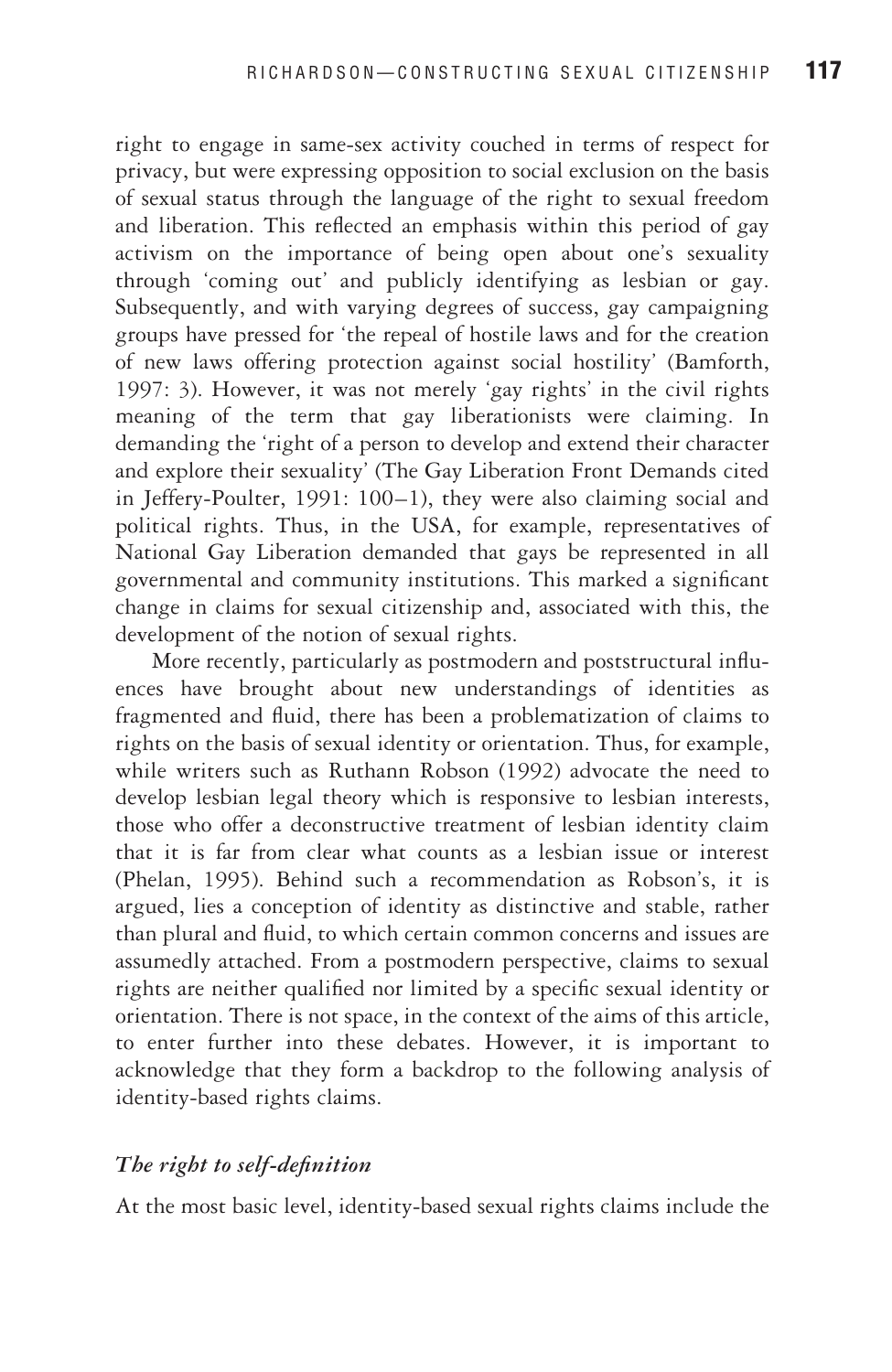right to sexual self-definition and the development of individual sexual identities. This is a model of sexual citizenship based upon notions of who the individual is, rather than what their sexual practices might involve. The right to identify with a specific sexual category defined in terms of a class of people, as distinct from the right to engage in specific sexual practices.

These demands are closely linked to notions of the right to selfownership and self-determination. However, as in the case of conduct-based rights claims, assumptions and beliefs about sexuality are also extremely important. Thus, for example, a common justification of the right to sexual self-definition is that one's sexuality is predetermined and that there is a natural or essential basis for sexual identities, usually explained in terms of genetics or prenatal hormonal influences on the structure of the brain. This is a view that persists, as is evidenced by the considerable attention and debate generated by the research findings of Le Vay (1991, 1996) and Hamer et al. (1993) who both claim to have discovered evidence of a biological basis to sexuality, despite the weight of the social constructionist argument that sexual identities are socially and historically specific 'inventions' (Foucault, 1979; Weeks, 1990). Indeed, the arguments formulated by contemporary lesbian and gay political groups, especially in the USA, frequently draw upon essentialist notions of sexual categories as fixed and discrete, where one's sexuality is understood to be defined not by one's sexual practices but by one's underlying sexual orientation and attendant identity. It is important to acknowledge that this form of political practice does not necessarily mean adherence to essentialist theories, in which case the term 'strategic essentialism' is more appropriate. Whether strategic or otherwise, within this model 'gay rights' claims to citizenship reproduce the discourse of minority civil rights, with lesbians and gays conceptualized as a legitimate minority group 'having a certain quasi-"ethnic" status' (Epstein, 1987: 12).

The assertion that homosexuality is not a chosen but an inborn orientation/identity constitutes an important aspect of the argument for civil and social rights for lesbians and gay men, as well as for many others campaigning for sexual rights. It has been a feature, for example, of the pursuit of rights by transvestites and transsexuals, as well as, if to a lesser extent, some bisexual and transgender activists. Its significance is that within a liberal democracy it should be possible to claim that discrimination on the basis of a personality trait that is believed to be unchangeable and beyond one's control should be regarded as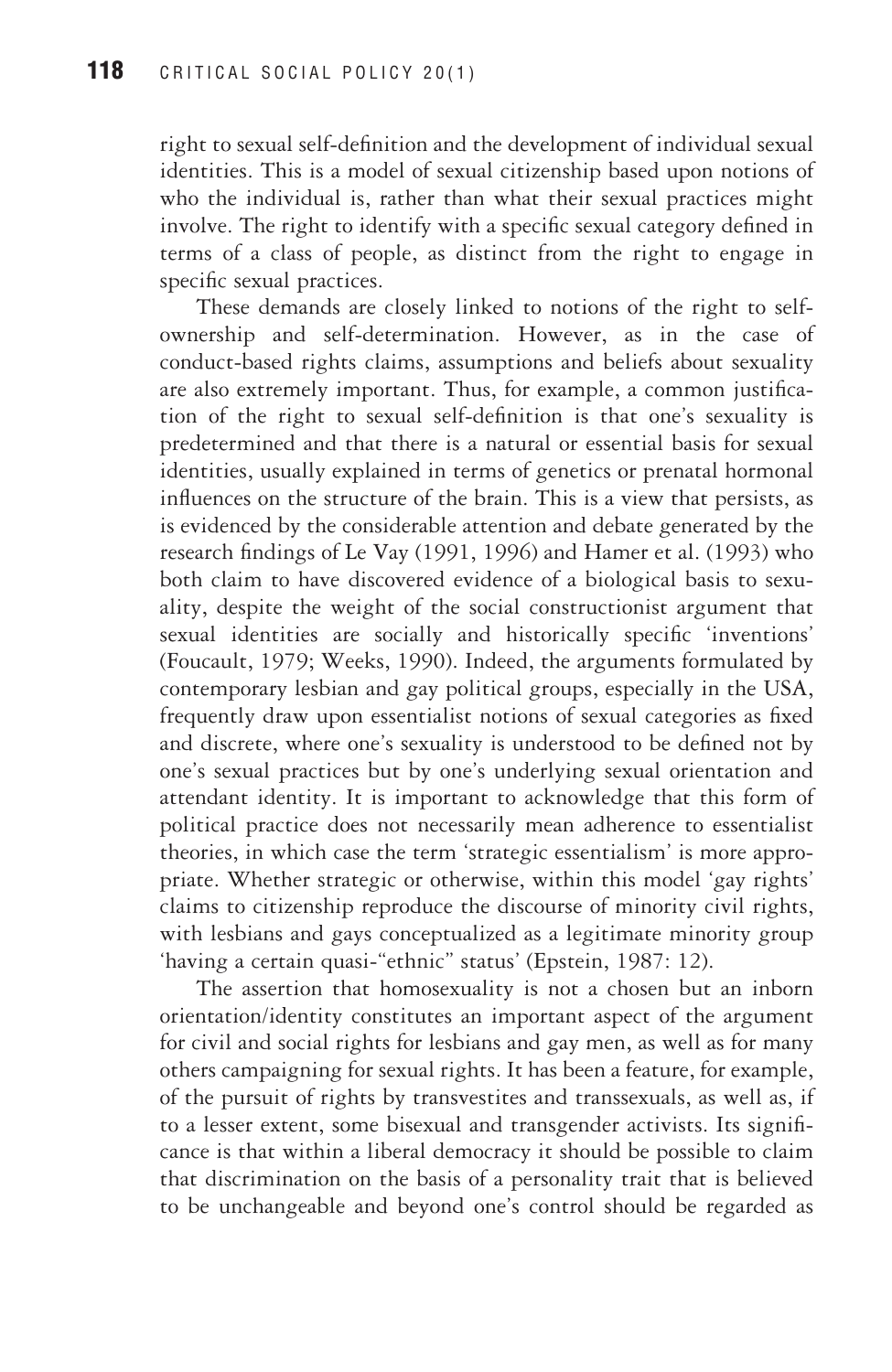unfair. However, it is important here to distinguish between conduct and identity-based claims. While such arguments may uphold the right to sexual self-definition, they do not necessarily support the right to express ourselves sexually, on the grounds that, unlike identity, it is assumed that a person can exercise a measure of control over their sexual conduct—although less so in the case of men than women. An example of this is the official policy on homosexuality in the Church of England which recognizes the rights of participation of gay clergy, but does so only on the grounds that they abstain from 'homosexual acts'.

#### *The right to self-expression*

The idea that being gay is a constructed identity has often been interpreted as less supportive of identity-based rights claims (although this need not necessarily be the case). An illustrative example of this was the debate surrounding the introduction of Section 28 of the 1988 Local Government Act in Britain which, among other things, became a focus for discussion about the right to be lesbian and gay (Stacey, 1991).<sup>7</sup> Indeed, speaking at the 1987 Tory Party Conference, the then British prime minister Margaret Thatcher expressed such concerns when she remarked that: 'Children who need to be taught to respect traditional moral values are being taught that they have an inalienable right to be gay' (quoted in Evans, 1995: 126). Behind such concerns is not merely the issue of children possibly engaging in same-sex sexual activity (though that was still there), but also the issue of the right to 'choose' to identify with a specific category of people. The implication is that, where possible, the state should try to restrict the construction of such forms of sexual identification.

Arguably, the introduction of Section 28 represented a recognition, as well as a restriction, of the social and civil rights of lesbians and gay men in so far as its proponents were motivated by what they perceived as greater public acceptance of homosexuality and, related to this, a desire to keep homosexuals in their proper place, i.e. within their own private spaces and communities. This is instructive in elucidating the legitimacy of identity-based rights claims. Beyond the right to sexual self-definition, claims for sexual citizenship include the right to public/social recognition of specific sexual identities. Thus, for example, although one may have the right to identify as a lesbian, one does not necessarily have the right to 'come out' and inform others of that identity. The 'Don't Ask/Don't Tell' military policy in the USA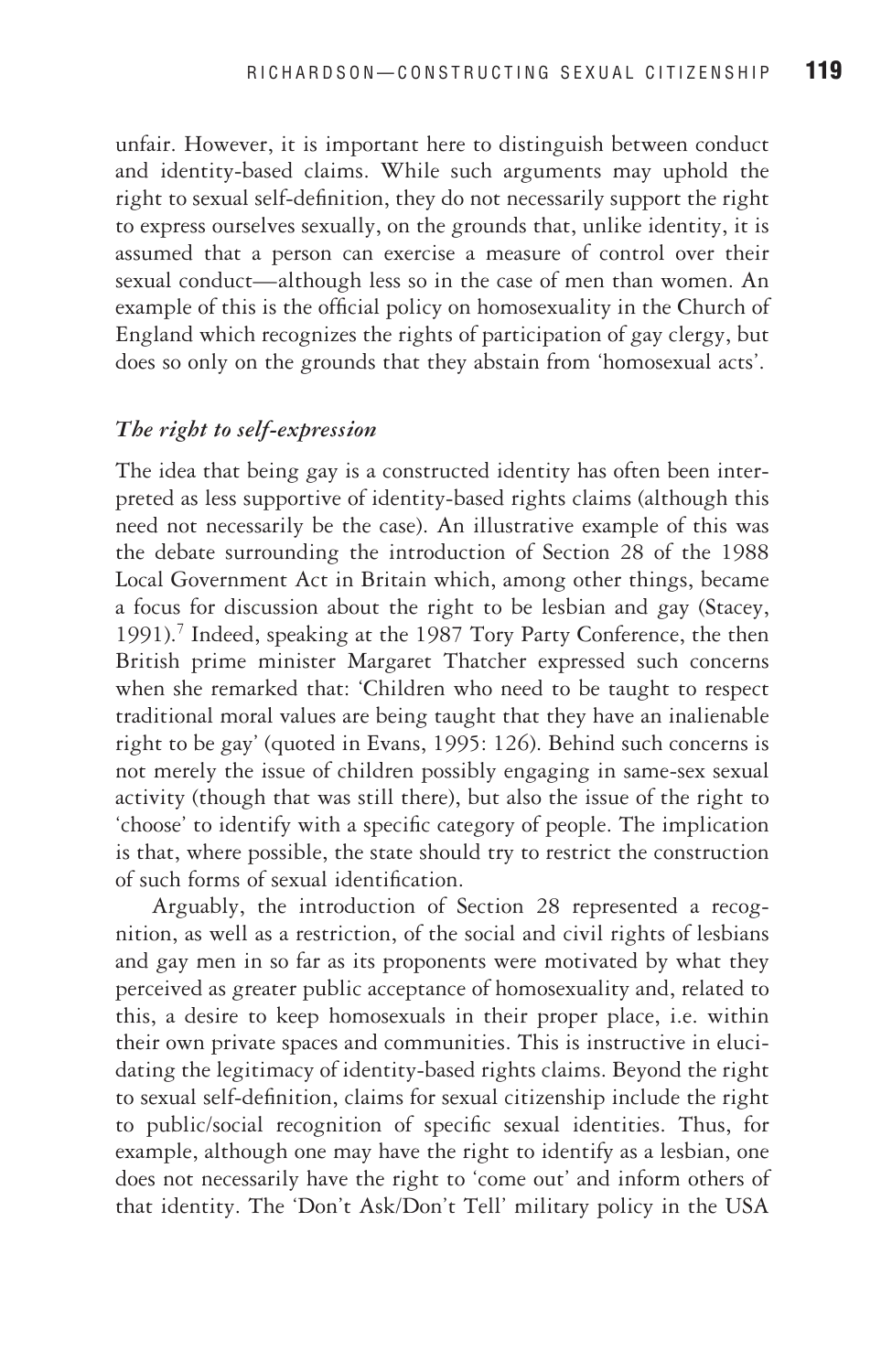is an illustration of this. Although a 'homosexual' identity is itself no longer a bar to military service, any public construction of oneself as lesbian or gay, including 'coming out' speech, constitutes grounds for a discharge. In other words, one has the right to think one is gay, but not the right to say so. The effect of this policy, argues Currah (1995: 66), is to reinforce the public/private binary, leaving room 'only for a wholly private construction of a homosexual orientation'.

As I have already outlined, sexuality is commonly understood to belong to the 'private' sphere, but more especially so in the case of lesbian and gay relationships. For lesbians and gay men the private has been institutionalized as the boundary of sexual citizenship and social tolerance. Indeed, in terms of the sociology of rights, lesbian and gay rights claims have been primarily viewed in this way, as private individual rights rather than as human rights. Thus, for example, the right to recognition of lesbian and gay lifestyles and identities as a legitimate and equal part of social and cultural life is commonly understood as seeking 'a better deal' for particular sexual minority groups, rather than an extension of the right of freedom to choose one's sexual partner to all human beings.

The relative exclusion from the public does not only pertain to 'homosexual practices', then, but also to 'homosexuality' as a public identity and lifestyle. This raises important questions about claims to civil, social, political, as well as sexual citizenship. Indeed if claims to rights are negotiated through public fora, then the negotiation of citizenship rights will be seriously restricted if one is disallowed from those fora, either formally or informally, through fear of stigmatization or recrimination if one identifies publicly as a lesbian or gay man. The ability to be 'out' and publicly visible is therefore crucial to the ability to claim rights.

At the same time, the issues raised by the sexual politics of recent years have raised the question of whether, alongside assertions of the right to be 'out' with impunity, people have the right not to be out about their sexuality as well. One way this has manifested itself is in the politics and practices of outing. Outing refers to the political practice of naming certain individuals as lesbian or gay, usually those in positions of power who are closeted and support homophobic practices. It is a strategy closely associated with queer politics. As an example, in Britain activists in the organization OutRage have threatened to 'out' gay members of parliament who have opposed equal age of consent legislation, as well as those gay clergy deemed to be hypocritical for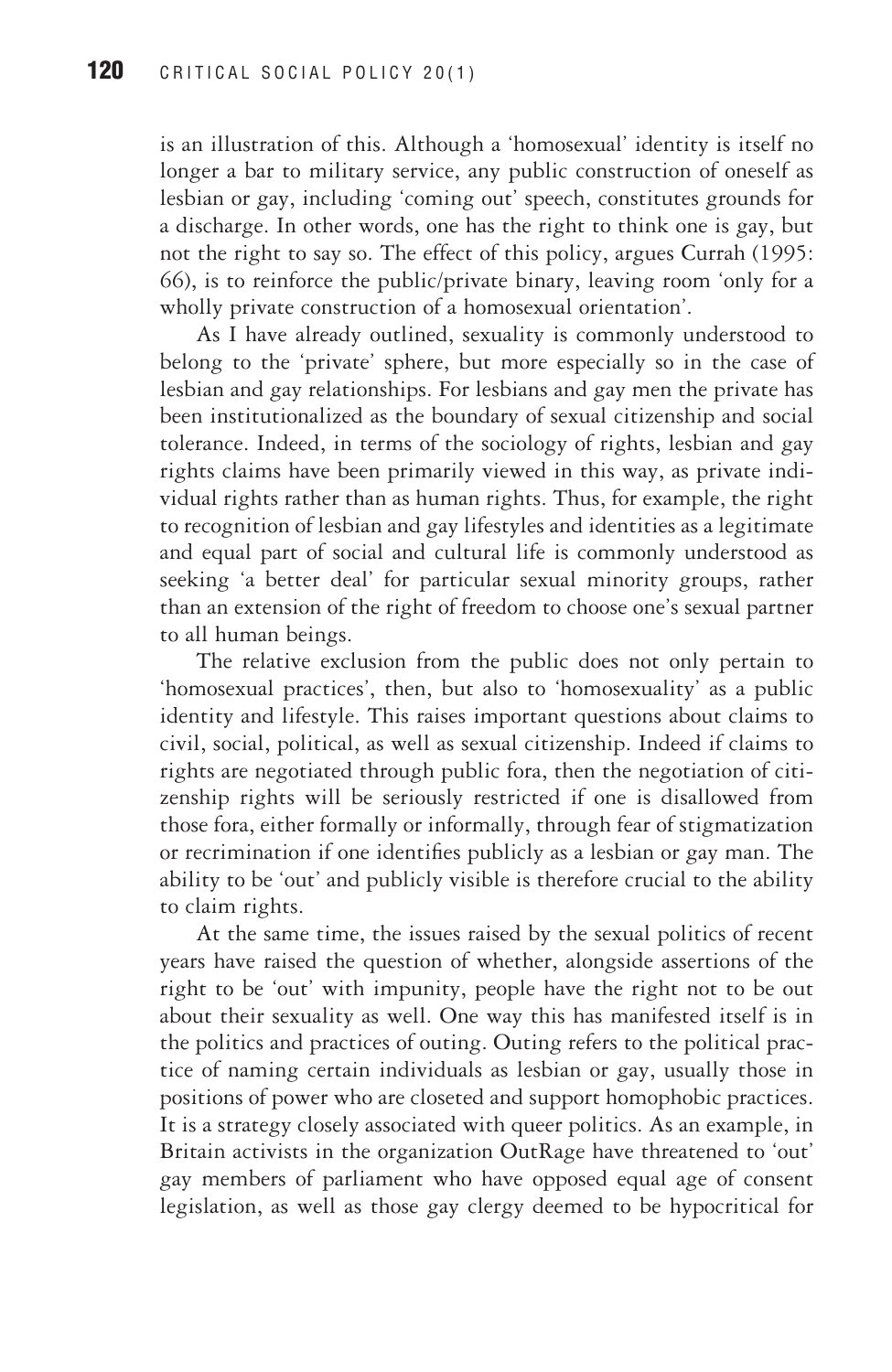upholding the policy that lesbians and gay men may only be ministers in the Church if they abstain from 'homosexual acts'. Such practices have been extremely controversial, but in the context of the focus of this article I do not have the space to elaborate on this. (For a study of outing see Johansson and Percy, 1994.) Rather, the point I want to make in using this example is that outing sets itself up to challenge what has been a significant argument in the struggle for sexual rights, the right to privacy.

As I have stated earlier, lesbian and gay politics over the last 30 years have been less about the right to privacy than about claims for the right not to have to be private. There is a paradox here, as Weeks (1998) also notes, in that it is through claiming rights to the public sphere that lesbians and gay men have sought to protect the possibilities of having private lives of their own choosing. This is further complicated by the influence of postmodern ideas about identity as fragmented and fluid, rather than fixed attributes which one may publicly declare or not. In this context, the right not to be out can be considered in a rather different sense from that above, as a right not to be defined in terms of a particular sexual identity.

## *The right to self-realization*

Closely related to rights of expression of our identities, is the right to realize specific sexual identities. This may include the right to develop diverse sexual identities in an unhindered, if not state-assisted, manner. It may also include claims to purchase individual sexual selves. The emergent debates on cultural citizenship (see, for example, the collection edited by Nick Stevenson, 1999) and the shift in recent years towards defining citizenship in terms of consumerism (Evans, 1993) are of relevance here. This is recognized by Pakulski (1997: 80), whose analysis of cultural citizenship includes the 'right to propagation of identities and maintenance of lifestyles (versus assimilation)'.8 Defined in these terms, Pakulski argues that the concept of cultural citizenship involves 'the right to be "different", to re-value stigmatised identities, to embrace openly and legitimately hitherto marginalised lifestyles and to propagate them without hindrance' (Pakulski, 1997: 83). Examples of this include claims concerning indigenous peoples' rights, as well as what might be termed more radical lesbian/feminist and gay rights campaigns that, recognizing the problematic nature of the concept of tolerance, are concerned with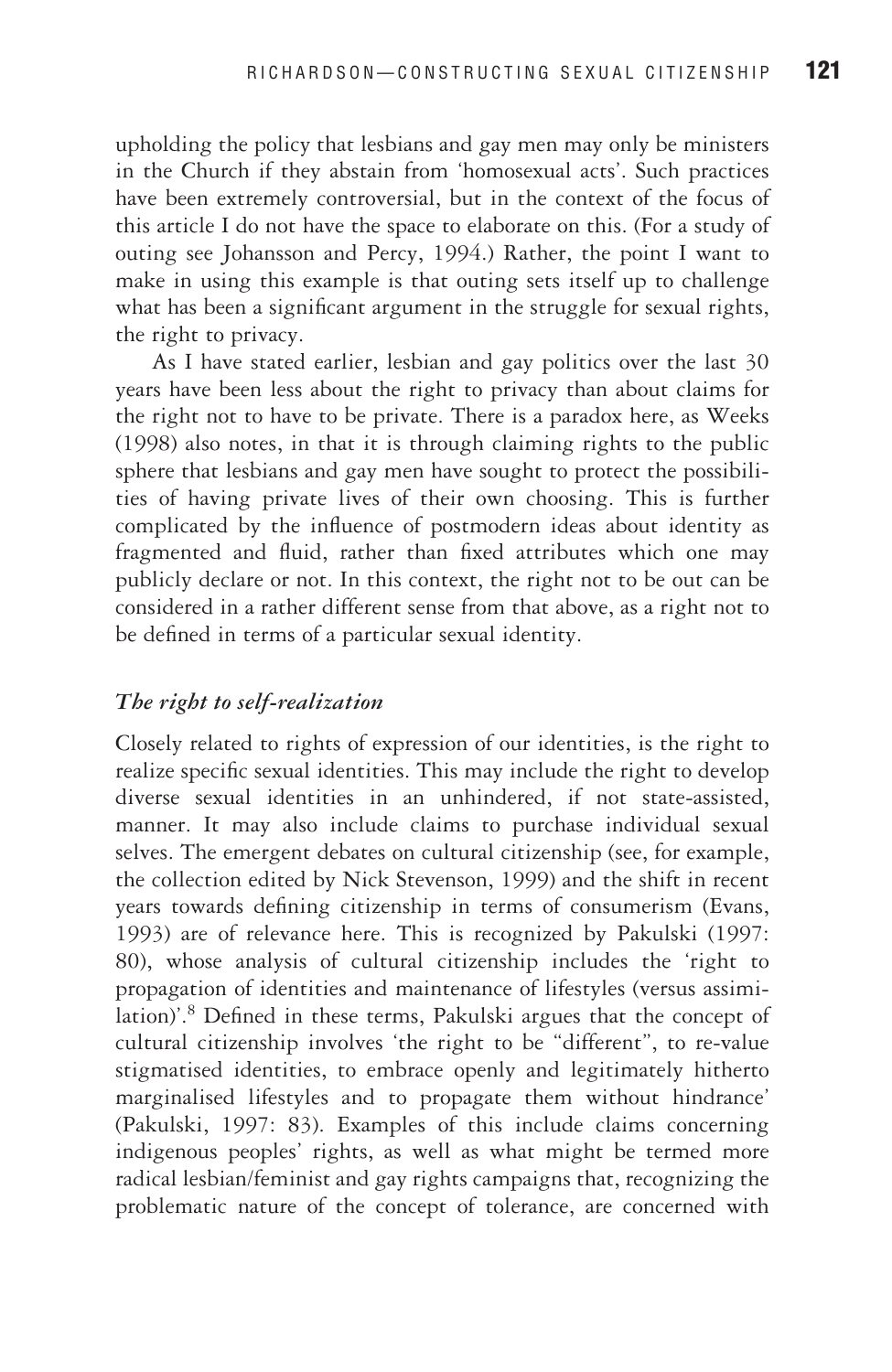restructuring the social institutions which support, maintain and reproduce the conditions of hegemonic (hetero)sexuality (see Cooper, 1993; Wilson, 1993). More specifically, resistance to exclusion from popular culture and negative media coverage, and access to cultural citizenship (Richardson, 1999), have been an important focus of political activity.

What is important to emphasize, in the context of a discussion of sexual citizenship, is the distinction to be drawn between claims for tolerance of diverse identities and active cultivation and integration of these identities without 'normalizing distortion'. The former can embrace the right to self-definition and, within the established boundaries of tolerance, a limited right to express one's identity as a tolerated 'minority'. The latter claims for sexual citizenship are, however, of a different order, they represent a demand for rights to enable the realization of sexual diversity; for access to the cultural, social and economic conditions that will enable previously marginalized and stigmatized identities to develop and flourish as a legitimate and equal part of the 'cultural landscape'. There are, however, inherent problems in conceptualizing sexual citizenship in this way. This is perhaps best illustrated by the question of the claims to sexual citizenship made by 'paedophiles' who identify as a socially excluded sexual minority. As Weeks (1998: 41) states: 'the emergence of "the paedophile", especially, indicates the limit case for any claim to sexual citizenship'.<sup>9</sup>

The right to self-realization of 'identity' can be linked with the shift towards defining citizenship in terms of consumerism, where the focus is on the rights of citizens as consumers, with identities and lifestyles that are expressed through purchasing goods, commodities and services in both the public and private sector. This use of citizenship as a concept that refers to access to the consumption of certain lifestyles, or membership of 'consumer communities' supportive of particular identities, has been viewed positively by some campaigning for sexual rights. Thus, for example, Evans (1993) considers questions of consumer citizenship and the commodification of sexuality in relation to formations of sexual identity and community. Although he is critical of such developments, he nonetheless acknowledges the new commercial power of gay men and, to a lesser extent, lesbians as productively linked to access to sexual and other forms of citizenship (Evans, 1993). However, others take a more critical view of the power of the 'pink pound' to promote lesbian and gay rights (Binnie, 1995; Woods, 1995).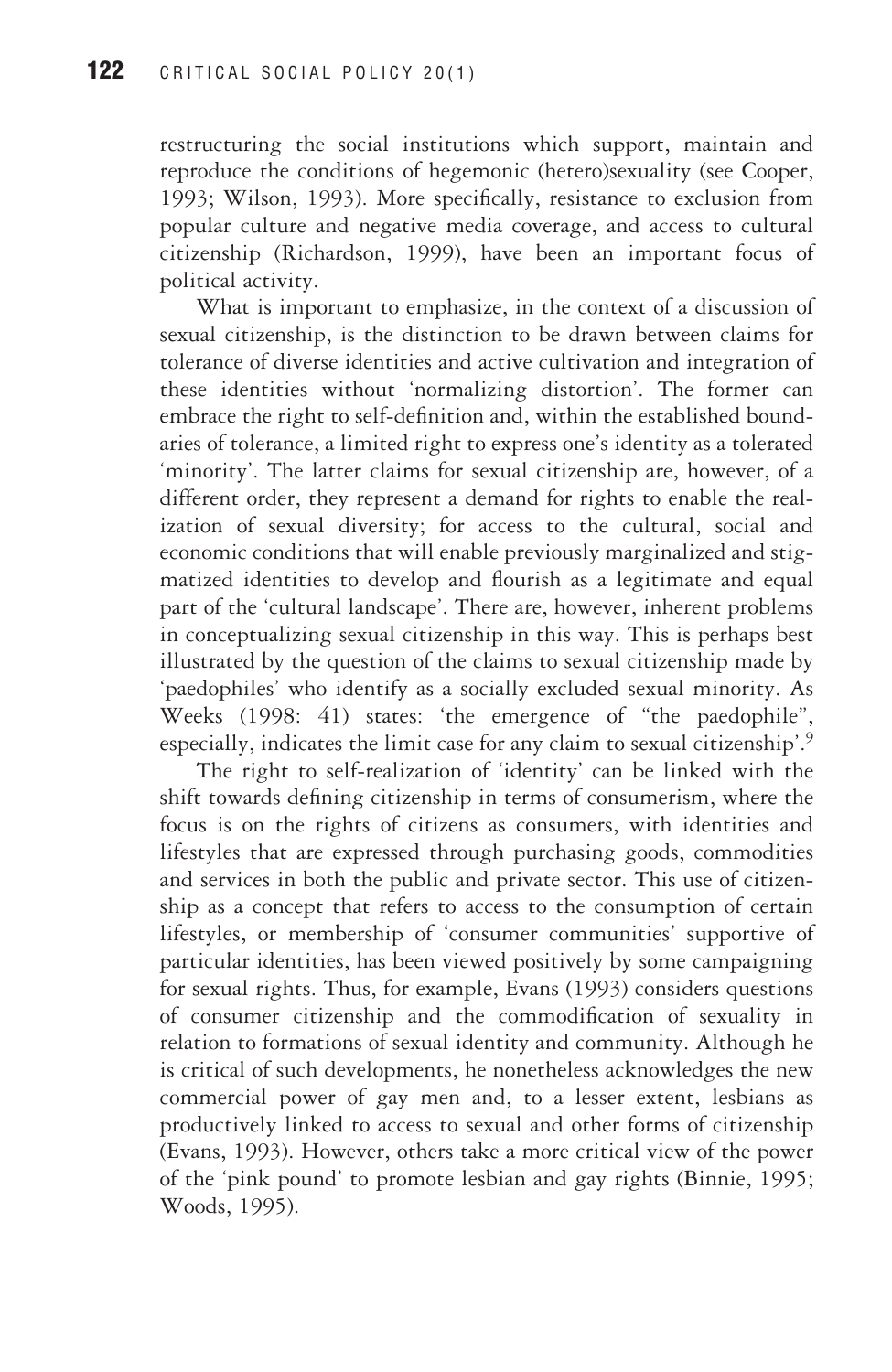## **Relationships**

Although the language of rights largely speaks to the freedoms and obligations of the citizen (Lister, 1997), many citizenship rights are grounded in sexual coupledom rather than rights granted to us as individuals (Delphy, 1996). There are some exceptions, but in most cases heterosexual relations in an 'idealized' marital form are the norm by which the rights of coupledom are measured. For example, in the case of social rights the questioning of the welfare rights of lone mothers who have children outside of marriage reflects the way access to and eligibility for benefits is often linked to normative assumptions about sexuality (Carabine, 1996b). This example also highlights how heterosexual relationship norms may penalize those who do not conform to them, both socially and economically.

Claims to sexual rights which might be termed relationship-based cluster around three main strands: those concerned with the right of consent to sexual behaviours in personal relationships; those concerned with forms of regulation that specify who one can have as a consensual sexual partner; and those concerned with seeking public validation of various forms of sexual relations within social institutions.

#### *The right of consent to sexual practice in personal relationships*

In deciding to consider the right to consent to sexual behaviours under relationship rather than conduct-based rights claims, I want to make a distinction between the right to engage in forms of sexual practice such as, for example, masturbation, and the right to participate in sexual acts with others. Age of consent legislation defines the age at which individuals are legitimately regarded as sexual citizens with the right to engage in sexual conduct in personal relationships. Thus, even though dominant discourses of sexuality have defined sexuality as a pregiven need in all human beings, certain rights to sexual expression are also dependent upon the assumed capacity of the individual for selfdetermined sexual relations. In the case of children, cultural assumptions about when a child may be deemed to have reached a sufficient level of cognitive development and sexual maturity to be able to 'consent' to sex are the main considerations.<sup>10</sup> Such judgements vary between countries. In the Netherlands, for example, the government decided in 1990 to allow heterosexual and homosexual intercourse between those over the age of 12. Under British law, as a number of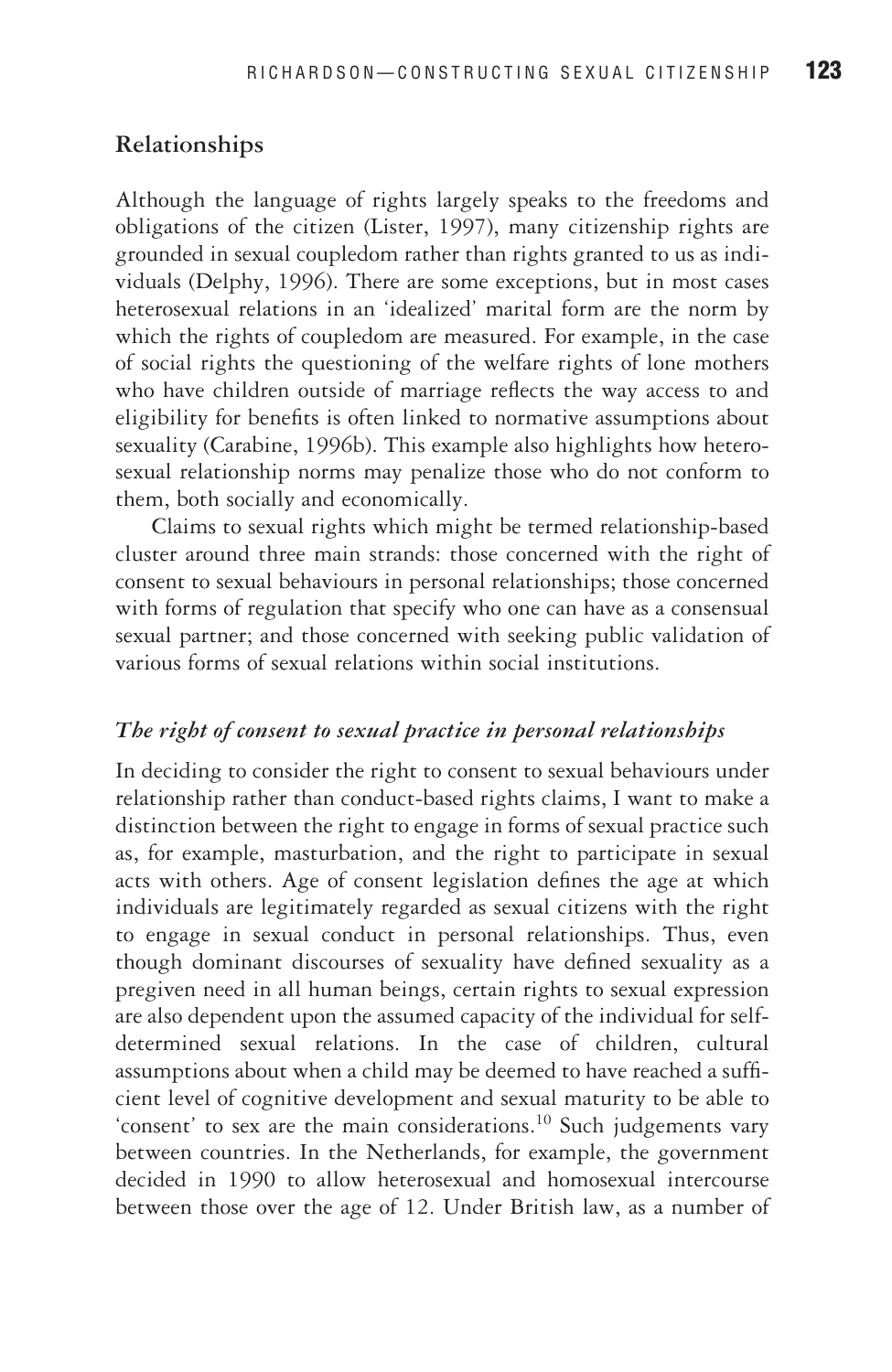writers have detailed (Evans, 1993; Moran, 1996), the right to consent to sexual behaviours is not only set at a higher age, but is also both gendered and sexualized. The sexual status and rights of boys are recognized at an earlier age than girls, who are regarded as insufficiently mature to 'consent' to heterosexual acts under the age of 16. A further sexual 'double standard' exists in so far as the law recognizes the right to consent to heterosexual acts before (male) homosexual relations.<sup>11</sup>

Claims for the right to an equal age of consent have been an important aspect of lesbian and gay rights campaigns, with organizations like Stonewall lobbying for such legal reform. These can be distinguished from campaigns led by various paedophile organizations for legal recognition of 'cross-generational sex' such as, in the recent past in Britain, PIE (Paedophile Information Exchange) and in the USA by NAMBLA (North American Man/Boy Love Association). As with child-liberationist objections to age of consent laws, though for different reasons, such organizations argue for the right of sexual selfdetermination for children. They are not, in other words, seeking equal rights in law with heterosexuals, but a reduction in the age children are granted sexual rights or the removal of age of consent laws altogether.

## *The right to freely choose our sexual partners*

In discussing the right to freely choose one's partner I am not referring to the right to engage in various forms of consensual activity with another person. Although such rights may be influenced by who one's partner is, I am concerned here with the question of the right to express sexual feelings for members of specific social groups, irrespective of whether sexual activity actually occurs or not. That is to say, a person may have the right to sexual citizenship on reaching an age where s/he is considered old enough to be a sexual subject, but that does not then mean s/he automatically has the freedom to have sex with any consenting partner. In addition to laws governing age of consent, other restrictions exist on who one can legitimately have as a sexual partner. As with other aspects of sexual citizenship that have been considered, claims for the right of individuals to be free to choose who they have sex with has been an important aspect of lesbian and gay demands, as well as feminist politics—albeit with the recognition that 'choice' is a problematic term in this context. A similar set of demands can be observed in a heterosexual context in rights activism centred upon controls on interracial relationships.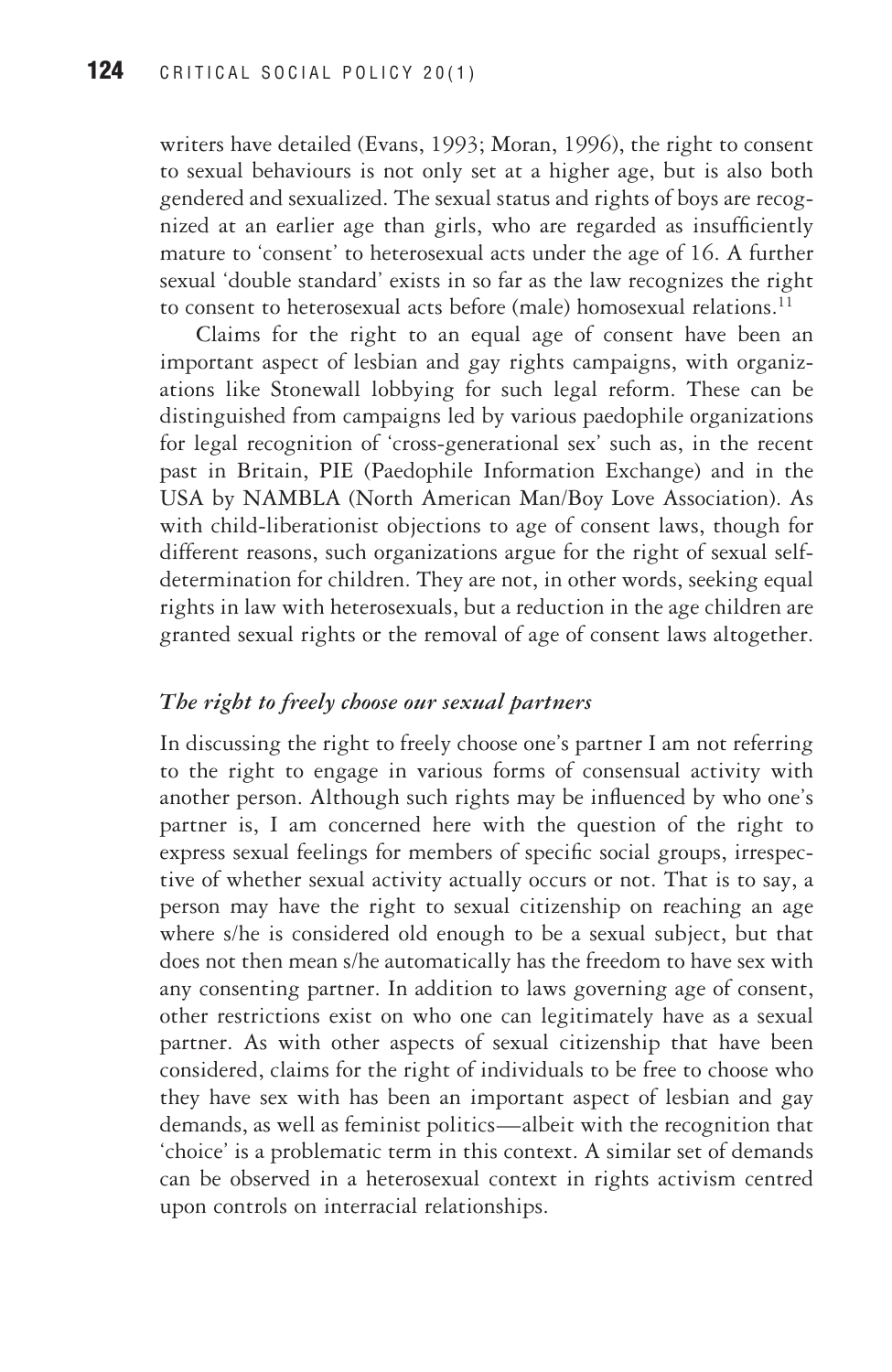Although a thorough analysis of restrictions on the rights to select sexual partners from groups defined as racially different from each other is beyond the scope of this article, it is well documented that many of these have been fuelled by a belief in white superiority and concerns about miscegenation. In the USA, for example, the outlawing of marriage between whites and people of colour has a long history. As Ruth Frankenberg comments:

The first antimiscegenation law (which is to say, law against marriage between white people and people of color) was enacted in Maryland in 1661, prohibiting white intermarriage with Native Americans and African Americans. Ultimately, over the next three hundred years, thirty-eight states adopted antimiscegenation laws. In the nineteenth century, beginning with western states, antimiscegenation statutes were expanded to outlaw marriages and sexual relationships between whites and Chinese, Japanese, and Filipino Americans. Not until 1967 did the U.S. Supreme Court declare antimiscegenation laws to be unconstitutional. (Frankenberg, 1993: 72)

Elsewhere in the world similar campaigns have been fought against restrictions on interracial sexual relationships. Under apartheid in South Africa, for instance, the prohibitions of the Mixed Marriages Act and section 16 of the Immorality Act were designed to prevent miscegenation. These were among the first pieces of apartheid legislation to be introduced after the National Party came to power in 1948 (Weeks, 1986).

There are parallels with fears of miscegenation and eugenic concerns with 'purity of the race' in attempts to restrict the rights of people with disabilities to form sexual relationships. This has been evident in the social policies of various countries, including the United States, Britain and Germany. For example, shortly after gaining power the Nazi Party introduced a number of laws for 'improving racial stock' which included the 1933 'Sterilisation laws'. Under the terms of this legislation, 'Germans suffering from physical malformation, mental retardation, epilepsy, imbecility, deafness or blindness were compulsorily sterilised' (Grunberger, 1987: 305). People who were sterilized were not allowed to marry and if it was found out that they had done so illegally, their marriages were judicially annulled.

One might of course want to argue that despite legal prohibition of certain forms of consensual relationships, centred on the right to marry and have legitimate children, sexual relations still occurred.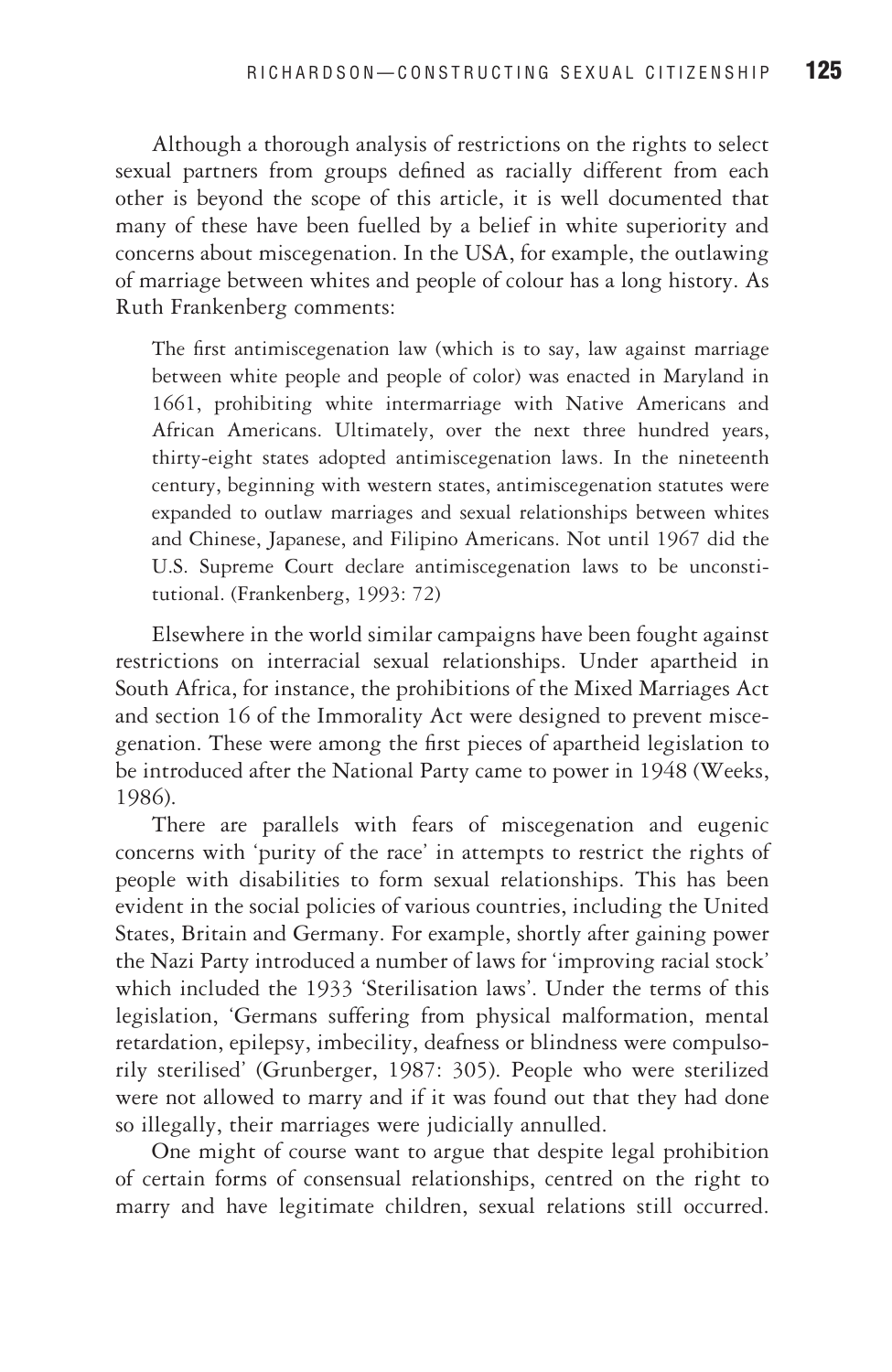Such insistence on a restricted right to choose one's partner, however, must be understood in terms of the differential access of different social groups to such forms of sexual citizenship. For example, it is also well documented that in the USA, in the context of colonialism and the slave economy, white men often assumed sexual rights over black women slaves who were their 'property'; those who resisted risked being tortured and punished (hooks, 1992). (There are parallels here with the way in which men have historically been granted rights of access to their wives, defined as their property within marriage.) By contrast, however, it was considered unthinkable that black men should have consensual sexual relations with white women. Indeed, black men were likely to be severely punished if they were even suspected of having made a sexual advance to a white woman. As Rennie Simson (1984) points out, many black men were lynched and publicly castrated in the USA earlier this century as a way of 'protecting white womanhood'. In other words, white men had social and economic rights which enabled them to engage in coercive nonconsensual sex with non-white partners, at a time when black men were being denied the right to choose a consensual sexual partner across race lines. What examples such as these clearly demonstrate is that sexual citizenship is not only closely associated with hegemonic heterosexual and gendered norms of sexual behaviour, but is also informed by, and informs, constructions of race.

## *The right to publicly recognized sexual relationships*

The final aspect of relational-based rights claims that I wish to consider are those which are concerned with the right to public recognition and validation of sexual relationships. Many groups are seeking to extend social legitimacy and institutional support to the relationships they are free to have, always assuming they have this right. Lesbian and gay rights movements, for example, have increasingly moved in this direction, most obviously in demanding the right to marry and access to the social and legal benefits accruing from being married. This issue is one that is extremely contentious, especially among feminists who have been critical of the marital model of relationships and rights (Delphy and Leonard, 1992). However, as Jenny Rankine (1997) points out in her examination of the current debates on same-sex marriage, feminist views are likely to differ in different countries, 'even if certain fundamental issues of political principle remain constant', reflecting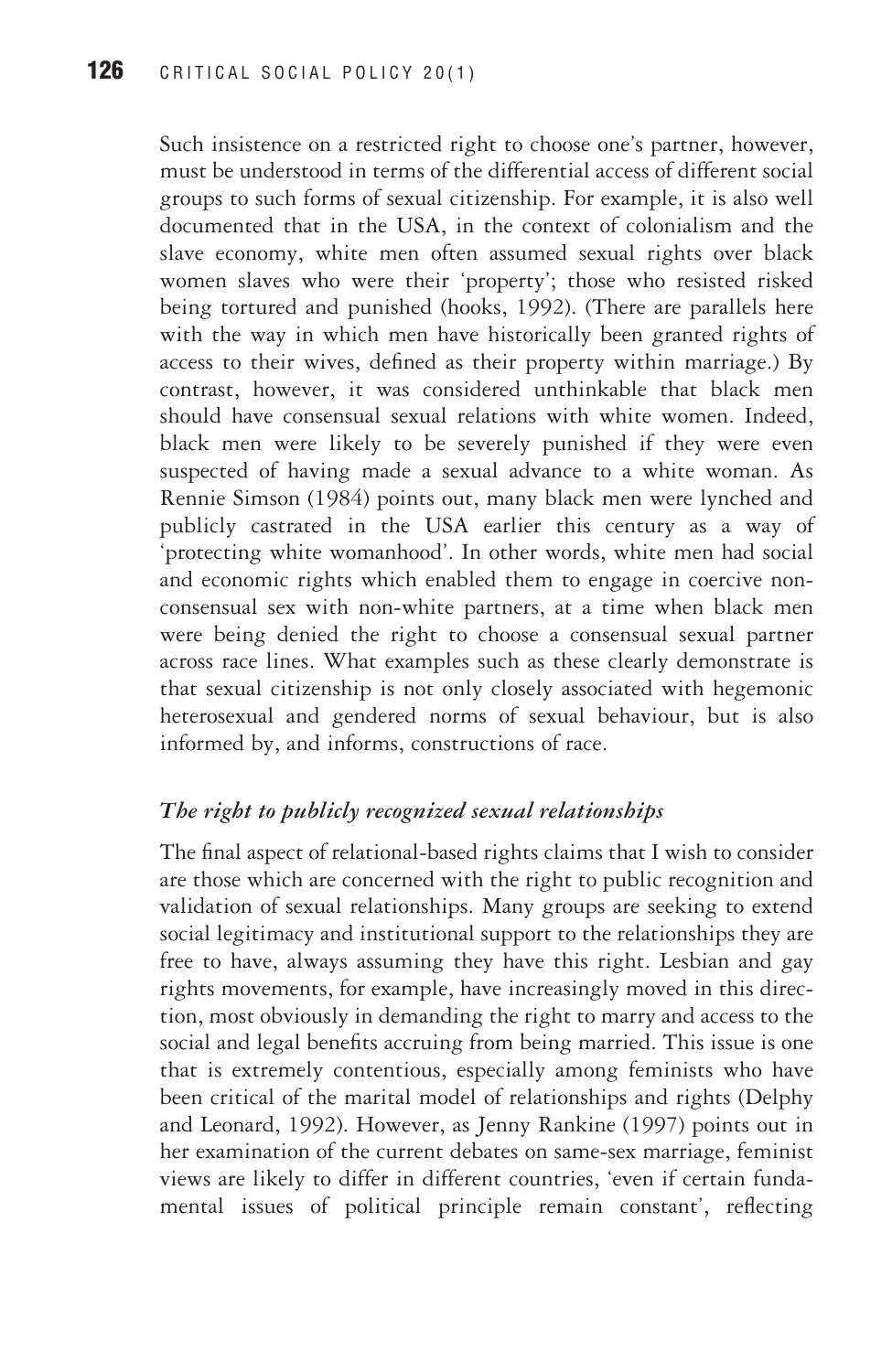differences in welfare systems. In the USA, for instance, where public health care is extremely limited, the issue of the right to entitlements to medical cover on one's married partner's insurance takes on a particular significance.

Although the right to marry and form family units is recognized in the UN Declaration of Human Rights, in most countries such rights are denied to same-sex relationships which do not have, for example, the same immigration rights, pension rights, inheritance rights, next of kin status and tax benefits as those accorded to married heterosexual couples.12 At present, lesbian and gay partnerships are not legally recognized in Britain, although in Denmark and the Netherlands the passing of partnership law that recognizes same-sex relationships could have implications in future for citizens of other European Union member states. In the USA same-sex marriages have been permitted in the state of Hawaii. However, the federal authorities, in 1996, passed the Defense of Marriage Act, which defines marriage as a relationship between a woman and a man.

It is important to recognize that even in countries that provide legal recognition of same-sex relationships, there may still be disparities with the rights granted to heterosexuals. Major focuses of such disparities are the rights of parenthood. In Norway, for example, lesbian and gay couples are denied the right to adopt children. In addition, lesbians who have had children through donor insemination 'find that their lifetime companions have no legal rights to the children, although their combined income is counted when the local county authorities calculate how much they should pay for day care' (Lindstad, 1996: 135).

## **Conclusion**

In this article, I have explored the notion of sexual citizenship in terms of the question of sexual rights. As I have illustrated, the idea of rights in relation to sexuality, although not a new concept, is problematic, not least because it can mean many different things. For feminists, claims to rights in relation to sexuality have largely been about safety, bodily control, sexual self-definition, agency and pleasure. Lesbian and gay movements have emphasized the extension of specific sexual rights, including an equal age of consent, as well as more broadly the right to freely choose adult sexual partners and the right to publicly recognized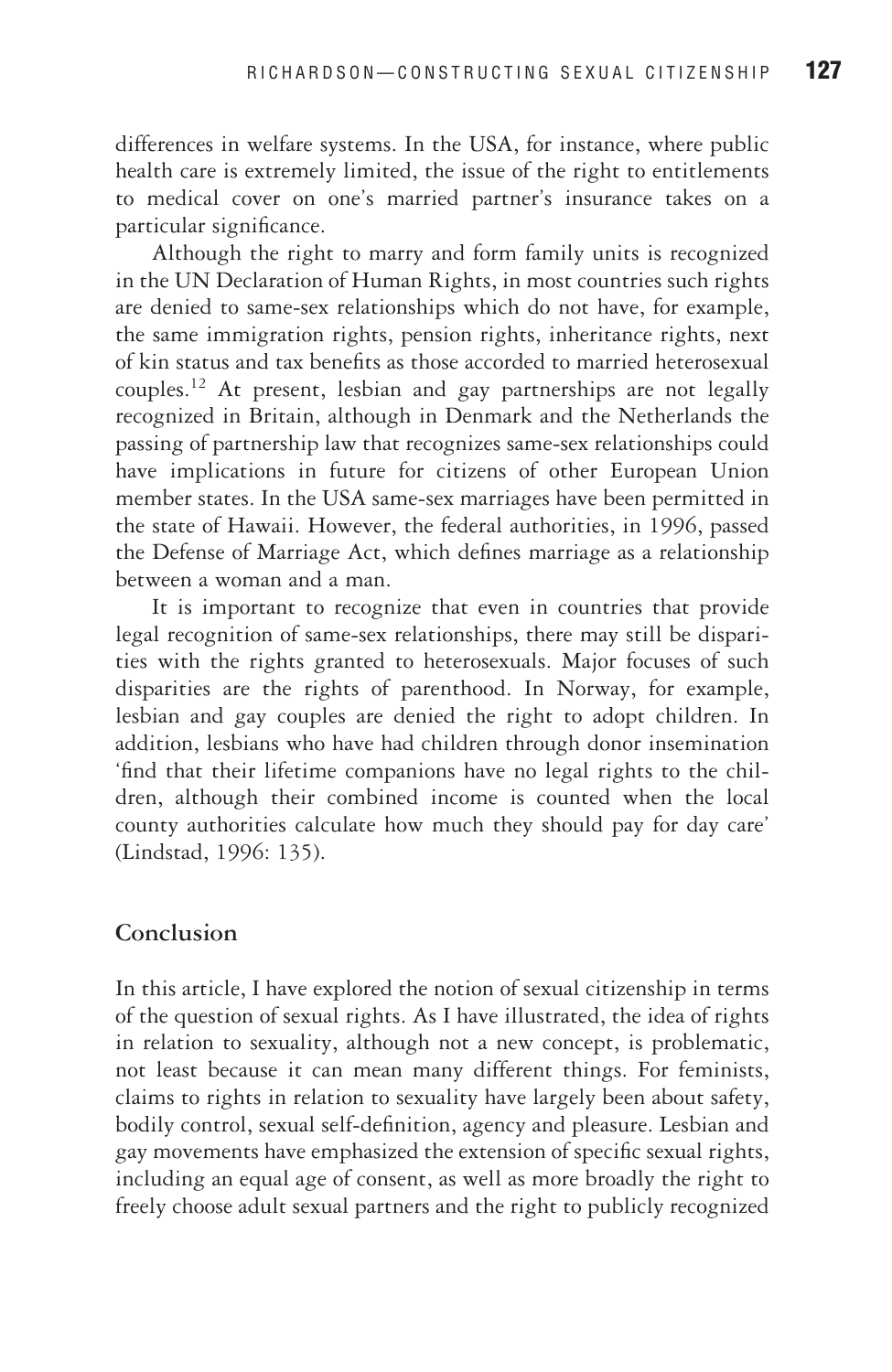lesbian, bisexual or gay identities and lifestyles. Recently, there have also been attempts to place sexual rights on the agenda of the disability movement (Shakespeare, et al., 1996), especially in relation to disabled people's rights to sexual expression. Some writers (e.g. Evans, 1993, 1995; Binnie, 1995) also include in their discussion of sexual citizenship the right to consume 'sexual commodities', which can be defined as services and goods related to sexual practices and identities. Such 'commodities' might include sex education, lesbian and gay magazines, contraceptives, abortion services, prostitution and pornography.

Recognizing that there is no common or universal agreement about what the term 'sexual rights' might mean, I have presented an analytic schema, which I hope will contribute to emergent debates in sexual citizenship and understandings of citizenship more generally. In my analysis, I offer a way of understanding sexual citizenship as a system of rights, which includes a concern with conduct, identity and relationship-based claims. I am aware that there is an artificiality in listing these as if they were separate when, in practice, individuals may experience these as a complex entanglement. However, for the purpose of distinguishing similarities and differences in demands for sexual rights, and elucidating the boundaries of inclusion and exclusion, I would argue that these categories are extremely useful.

Finally, we need to consider the implications of recognizing these different approaches to understanding sexual rights for social policy. As I and others (Wilton, 1995; Carabine, 1996a,b) have pointed out, there has been a general lack of theorizing of social policy in relation to sexuality across a broad range of social policy issues including welfare, health care, education and housing. In parallel with this, consideration of sexual issues has not been high on welfare agendas, reflecting a view of sexuality as 'human needs', which are not within the remit of social policy. At the same time, as I have mentioned, demands are increasingly being made by a variety of political groups including lesbian, bisexual and gay organizations, sections of disability rights movements and certain feminist campaigning groups, which are couched in the language of sexual rights and citizenship. This represents, as I suggested at the beginning of this article, a shift from what was previously an almost exclusive focus on the public towards an inclusion of the 'private' in recent considerations of citizenship. More specifically, however, this also represents a new and complex subject area for both researchers and policy-makers. The schema presented here may, therefore, provide a way forward in an area where the develop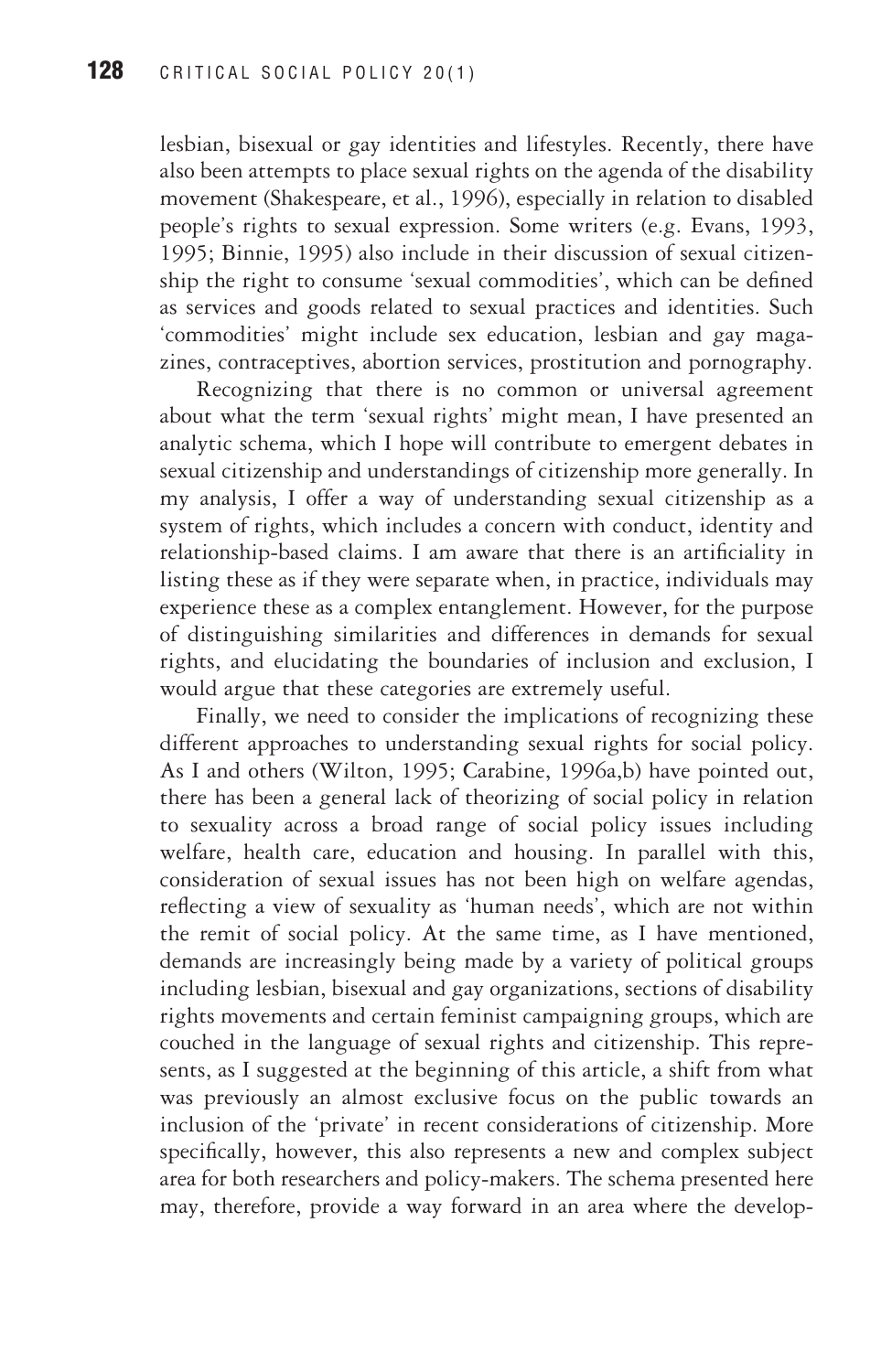ment of frameworks is crucially needed for both theoretical and practical reasons. It offers a way of beginning to theorize the varying ways in which a social policy structure intended to support a particular version of heterosexuality shapes the context within which debates about sexual rights take place and the meanings of sexual citizenship are constructed. Such a framework may also help to clarify a basis on which to construct future research. What, for example, are the implications for social policy associated with conduct-based rights claims? How, and in what ways, might these differ from identity and relationship-based sexual rights claims? What are the justifications given for social inclusion or exclusion in repect of different forms of sexual citizenship? How do these vary across social groups, as well as the various categories of rights claims that I have outlined?

As a first stage in mapping out this relatively new area of debate, at least within social policy, what I have attempted to do here is address the question: What are recognized as sexual rights or demands? What is also highlighted is the need to consider other related issues if we are to develop a more comprehensive understanding of the concept of 'sexual citizenship'. For example, should these rights be secured and, if so, how? What are the social and welfare provisions needed to meet recognized sexual 'needs'? What might one mean by 'sexuality policies'? These are all important questions for future work.

#### **Notes**

- 1. There has also been a division of sexual attributes based on race and class as well as gender, which has implications for sexual citizenship.
- 2. In saying this I want also to stress, especially in the context of accusations of collusion, that the arguments of antipornography feminists are different from those of religious and right-wing movements.
- 3. The Wolfendon Committee reviewed the law and practice relating to homosexuality and prostitution. Its conclusions, published in 1957, were enacted later in the Street Offences Act 1959, relating to prostitution, and formed the basis of the 1967 law reforms relating to homosexual acts (Wolfendon, 1957).
- 4. This is interesting, given the important role that feminists have played in critiquing essentialist understandings of sexuality over the last 25 years or more, in so far as such claims appear to reaffirm a notion of sexual essence, while challenging the idea of a reproductive purpose to sexuality.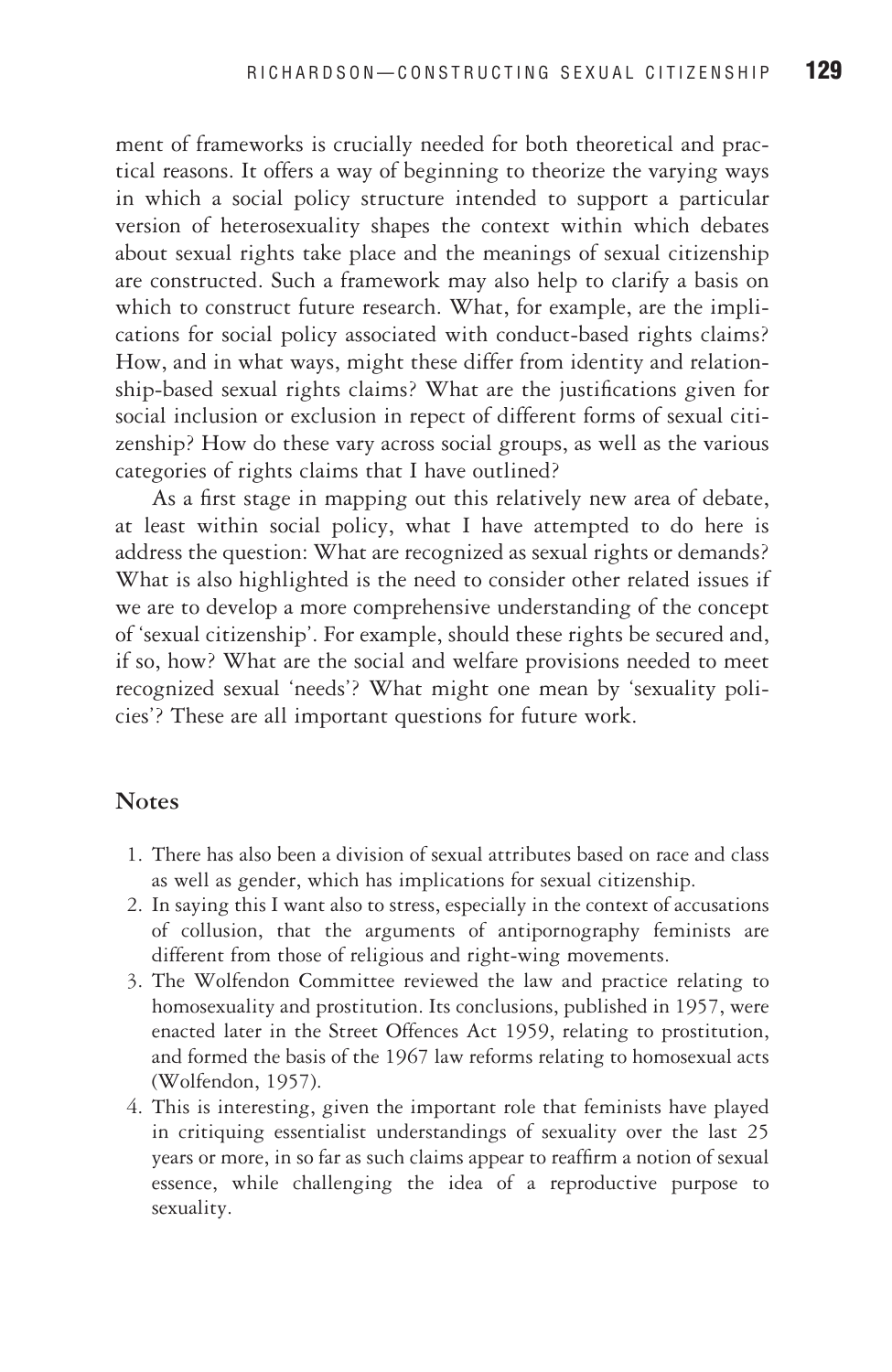- 5. In the case of prostitution, it is important to note that the law in many countries observes the protection of citizens' rights to purchase but not to sell sex (Hotling, 1996).
- 6. Although by the end of the 1970s the focus had shifted from the assertion of women's right to sexual fulfillment and liberation towards issues such as, for example, the right to freedom from sexual violence, it remains a significant theme in the work of some contemporary feminist writers (see, for example, Segal, 1987, 1994).
- 7. Section 28 sought to ban the 'promotion of homosexuality' and 'pretended' family relationships by local authority schools. Its use as a case example is particularly interesting, as it suggests that in some respects social constructionist arguments were beginning to be recognized. See Stacey (1991) for a useful discussion of this aspect.
- 8. Pakulski (1997: 80) also analyses cultural citizenship in terms of 'the right to symbolic presence and visibility (vs marginalization)' and 'the right to endignifying representation (vs stigmatization)'.
- 9. One might want to make a similar point in relation to 'rapists', although there is no organization claiming rights in the way that paedophile groups have in the past. Having said this, we should note that various 'men's movement' groups such as, in Britain, 'Families Need Fathers' have included as part of their campaign the repeal of the recent Rape in Marriage legislation.
- 10. The term 'consent' is problematic, in particular it suggests a lack of agency on the part of the person 'consenting' to sexual practice with another and assumes that the ability to say 'yes' or 'no' after a certain age is a 'relatively straightforward affair when in fact it is frequently complicated by relationships of power' (Maynard and Winn, 1997: 189).
- 11. There is no specific age of consent law for sexual acts between women. However, as no female under 16 can give consent to an 'assault', any woman older than 16 having a relationship with someone younger than 16 can be charged with 'assault' (Evans, 1993).
- 12. It is also the case that immigration legislation in Britain has been shaped by racist as well as patriarchal interests, which has affected the terms of exclusion from citizenship (Bhavnani, 1997).

# **References**

- Alexander, M. J. (1994) 'Not Just (Any) Body Can Be A Citizen: The Politics of Law, Sexuality and Postcoloniality in Trinidad and Tobago and the Bahamas', *Feminist Review* 48: 5–23.
- Altman, D. (1986) *AIDS in the Mind of America*. New York: Doubleday.
- Bamforth, N. (1997) *Sexuality, Morals and Justice: A Theory of Lesbian and Gay Rights Law*. London: Cassell.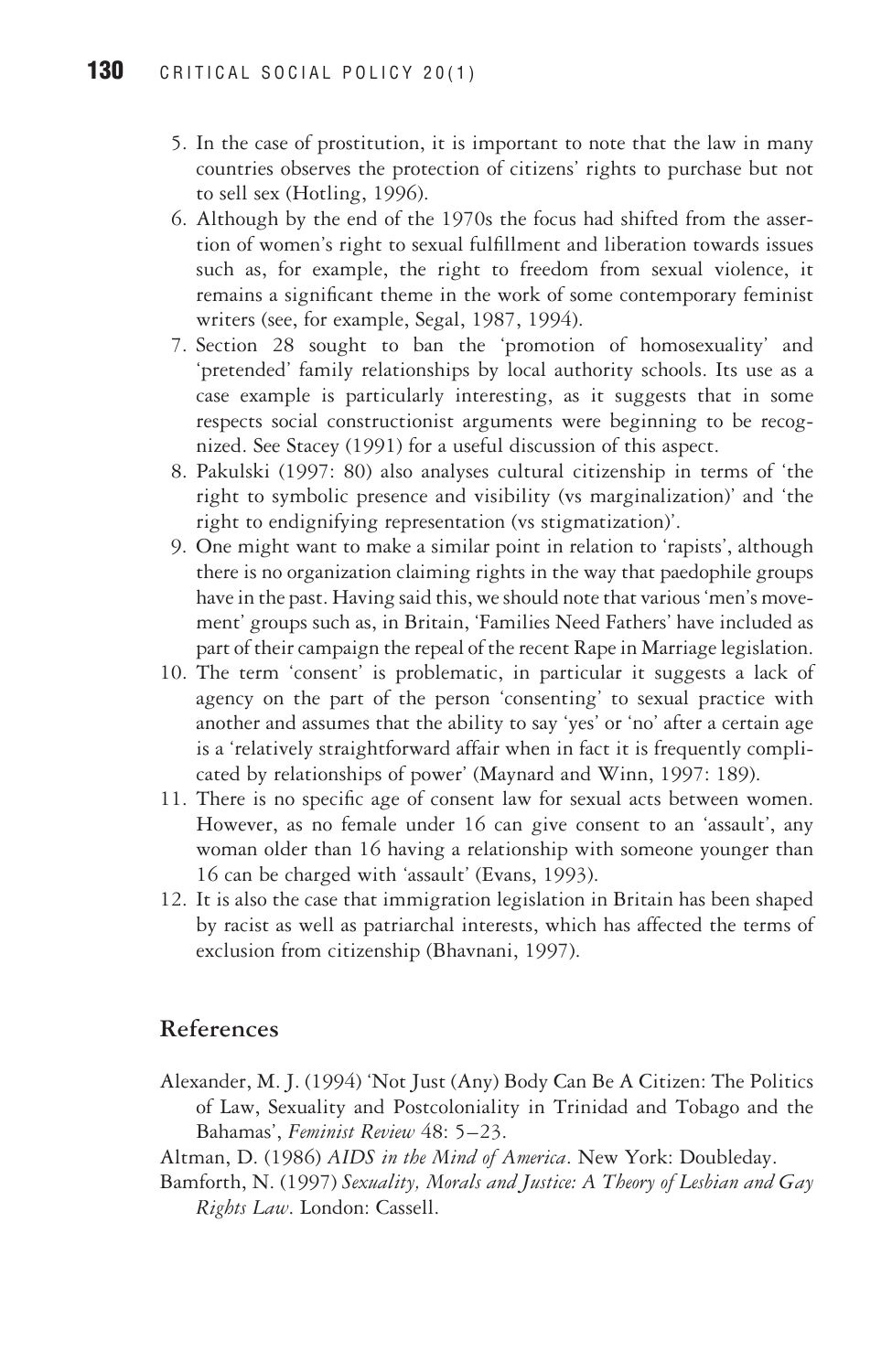- Bell, D. (1995) 'Perverse Dynamics, Sexual Citizenship and The Transformation of Intimacy', in D. Bell and G. Valentine (eds) *Mapping Desire. Geographies of Sexualities*. London: Routledge.
- Bhavnani, K.-K. (1997) 'Women's Studies and its Interconnection with 'Race', Ethnicity and Sexuality', in V. Robinson and D. Richardson (eds) *Introducing Women's Studies: Feminist Theory and Practice*, 2nd edition. Basingstoke: Macmillan.
- Binnie, J. (1995) 'Trading Places: Consumption, Sexuality and the Production of Queer Space', in D. Bell and G. Valentine (eds) *Mapping Desire. Geographies of Sexualities*. London: Routledge.
- Brown, H. (1994) "An Ordinary Sexual Life?": a Review of the Normalisation Principle as it Applies to the Sexual Options of People with Learning Disabilities', *Disability and Society* 9(2): 123–44.
- Butler, J. (1993) *Bodies that Matter: On the Discursive Limits of 'Sex'*. London: Routledge.
- Cameron, D. and Frazer, E. (1993) 'On the Question of Pornography and Sexual Violence: Moving Beyond Cause and Effect', in C. Itzen (ed.) *Pornography: Women, Violence and Civil Liberties*. Oxford: Oxford University Press.
- Campbell, B. (1980) 'A Feminist Sexual Politics: Now You See It, Now You Don't', *Feminist Review* 5: 1–18.
- Carabine, J. (1996a) 'A Straight Playing Field or Queering the Pitch: Centring Sexuality in Social Policy', *Feminist Review* 54: 31–64.
- Carabine, J. (1996b) 'Heterosexuality and Social Policy', in D. Richardson (ed.) *Theorising Heterosexuality: Telling it Straight*. Buckingham: Open University Press.
- Cooper, D. (1993) 'An Engaged State: Sexuality, Governance and the Potential for Change', in J. Bristow and A. R. Wilson (eds) *Activating Theory: Lesbian, Gay and Bisexual Politics*. London: Lawrence and Wishart.
- Cooper, D. (1995) *Power in Struggle: Feminism, Sexuality and the State*. Buckingham: Open University Press.
- Currah, P. (1995) 'Searching for Immutability: Homosexuality, Race and Rights Discourse', in A. R. Wilson (ed.) *A Simple Matter of Justice? Theorizing Lesbian and Gay Politics*. London: Cassell.
- Delphy, C. (1996) 'The Private as a Deprivation of Rights For Women and Children', paper given at the International Conference on Violence, Abuse and Women's Citizenship, Brighton, 10–15 November.
- Delphy, C. and Leonard, D. (1992) *Familiar Exploitation: A New Analysis of Marriage in Contemporary Western Societies*. Cambridge: Polity.
- Doyal, L., Naidoo, J. and Wilton, T. (eds) (1994) *AIDS: Setting a Feminist Agenda*. London: Taylor & Francis.
- Epstein, S. (1987) 'Gay Politics, Ethnic Identity: The Limits of Social Constructionism', *Socialist Review* 93/94: 9–54.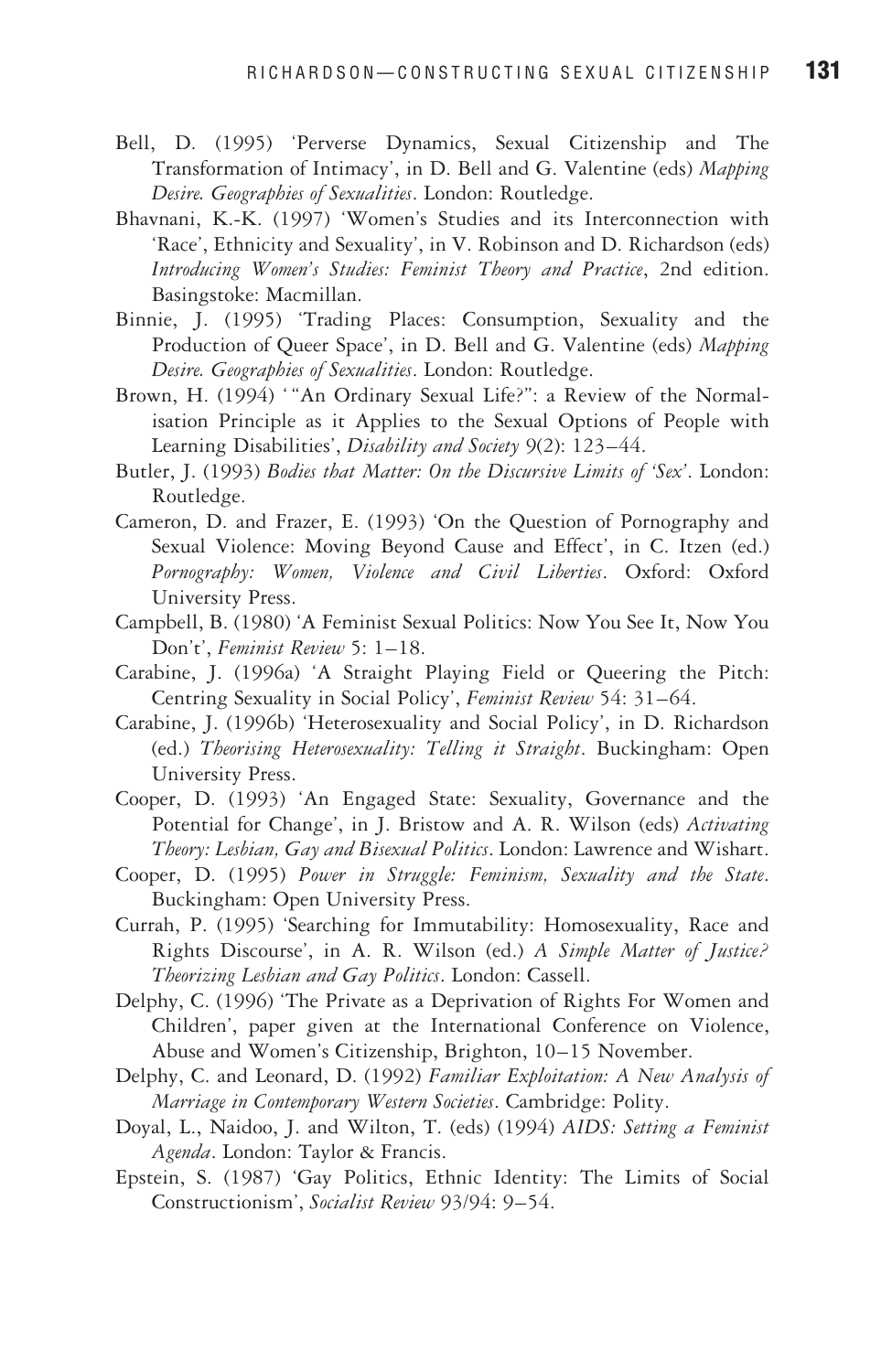- Evans, D. (1993) *Sexual Citizenship. The Material Construction of Sexualities*. London: Routledge.
- Evans, D. (1995) ' (Homo) sexual Citizenship: A Queer Kind of Justice' in A. R. Wilson (ed.) *A Simple Matter of Justice? Theorizing Lesbian and Gay Politics*. London: Cassell.
- Foucault, M. (1979) *The History of Sexuality*, Vol. 1. London: Allen Lane.
- Frankenberg, R. (1993) *White Women, Race Matters: The Social Construction of Whiteness*. London: Routledge.
- Giddens, A. (1992) *The Transformation of Intimacy: Sexuality, Love and Eroticism in Modern Societies*. Cambridge: Polity Press.
- Grunberger, R. (1987) *A Social History of the Third Reich*. London: Penguin.
- Hall, S. and Held, D. (1989) 'Citizens and Citizenship', in S. Hall and M. Jacques (eds) *New Times: The Changing Face of Politics in the 1990s*. Buckingham: Open University Press.
- Hamer, D. H., Hu, S., Magnuson, V. L., Hu, N., and Pattatucci, A. M. L. (1993) 'A Linkage Between DNA Markers on the X Chromosome and Male Sexual Orientation', *Science* 26: 321–7.
- Hanmer, J. (1997) 'Women and Reproduction', in V. Robinson and D. Richardson (eds) *Introducing Women's Studies: Feminist Theory and Practice*, 2nd edition. Basingstoke: Macmillan.
- Herman, D. (1994) *Rights of Passage: Struggles for Lesbian and Gay Equality*. Toronto: University of Toronto Press.
- hooks, b. (1992) *Black Looks: Race and Representation*. Boston, MA: South End Press.
- Hotling, N. (1996) 'Prostitution: Getting Women Out', paper presented at the International Conference on Violence, Abuse and Women's Citizenship, Brighton, 10–15 November.
- Ingram, G. B., Bouthillette, A. and Retter, Y. (eds) (1997) *Queers in Space: Communities/Public Places/Sites of Resistance*. Seattle: Bay Press.
- Jackson, S. and Scott, S. (1996) 'Sexual Skirmishes and Feminist Factions: Twenty-Five Years of Debate on Women and Sexuality', in S. Jackson and S. Scott (eds) *Feminism and Sexuality: A Reader*. Edinburgh: Edinburgh University Press.
- Jeffery-Poulter, S. (1991) *Peers, Queers and Commons: The Struggle for Gay Law Reform from 1950 to the Present*. London: Routledge.
- Jeffreys, S. (1990) *Anticlimax: A Feminist Perspective on the Sexual Revolution*. London: The Women's Press.
- Johansson, W. and Percy, W. A. (1994) *Outing: Shattering the Conspiracy of Silence*. Binghampton, NY: Harrington Park Press.
- Kaplan, M. B. (1997) *Sexual Justice. Democratic Citizenship and the Politics of Desire*. New York: Routledge.
- Koedt, A. (1974/1996) 'The Myth of the Vaginal Orgasm', in The Radical Therapist Collective (eds) *The Radical Therapist*. Harmondsworth: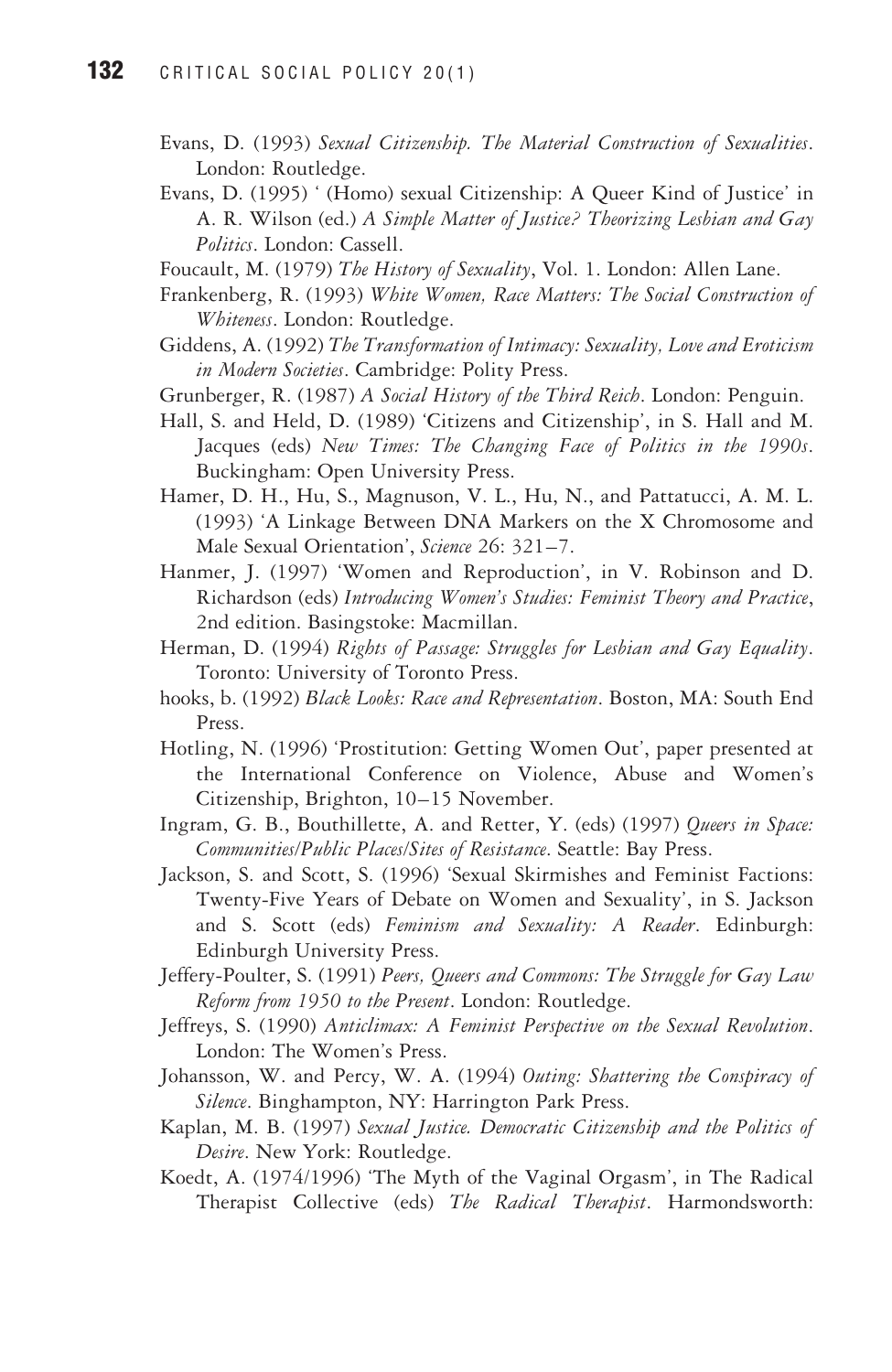Penguin. Reprinted in S. Jackson and S. Scott (eds) *Feminism and Sexuality*. *A Reader*. Edinburgh: Edinburgh University Press.

- Le Vay, S. (1991) 'A Difference in Hypothalamic Structure Between Heterosexual and Homosexual Men', *Science* 253: 1034–7.
- Le Vay, S. (1996) *Queer Science: The Use and Abuse of Research into Homosexuality*. Cambridge, MA: MIT Press.
- Lindstad, G. (1996) 'Norway', in R. Rosenbloom (ed.) *Unspoken Rules: Sexual Orientation and Women's Human Rights*. International Gay and Lesbian Human Rights Commission. London: Cassell
- Lister, R. (1990) 'Women, Economic Dependency and Citizenship', *Journal of Social Policy* 19 (4): 445–68.
- Lister, R. (1996) 'Citizenship Engendered' in D. Taylor (ed.) *Critical Social Policy*. A Reader. London: Sage.
- Lister, R. (1997) *Citizenship: Feminist Perspectives*. London: Macmillan.
- Marcuse, H. (1970) *Eros and Civilisation*. London: Allen Lane.
- Maynard, M. and Winn, J. (1997) 'Women, Violence and Male Power', in V. Robinson and D. Richardson (eds) *Introducing Women's Studies: Feminist Theory and Practice*, 2nd edition. Basingstoke: Macmillan.
- Moran, L. (1996) *The Homosexual(ity) of Law*. London: Routledge.
- Pakulski, J. (1997) 'Cultural Citizenship', *Citizenship Studies* 1(1): 73–86.
- Phelan, S. (1994) *Getting Specific: Postmodern Lesbian Politics*. Minneapolis: University of Minnesota Press.
- Phelan, S. (1995) 'The Space of Justice: Lesbians and Democratic Politics', in A. R. Wilson (ed.) *A Simple Matter of Justice? Theorizing Lesbian and Gay Politics*. London: Cassell.
- Phillips, A. (1991) 'Citizenship and Feminist Theory', in G. Andrews (ed.) *Citizenship*. London: Lawrence and Wishart.
- Plummer, K. (1995) *Telling Sexual Stories: Power, Change and Social Worlds*. London: Routledge.
- Rankine, J. (1997) 'For Better or For Worse?', *Trouble and Strife* 34: 5–11.
- Reich, W. (1962) *The Sexual Revolution*. New York: Farrar, Straus and Giroux.
- Richardson, D. (1998) 'Sexuality and Citizenship', *Sociology* 32, 1: 83–100.
- Richardson, D. (1999) 'Extending Citizenship: Cultural Citizenship and Sexuality', in N. Stevenson (ed.) *Cultural Citizenship*. London: Sage.
- Robson, R. (1992) *Lesbian (Out)Law: Survival Under the Rule of Law*. Ithaca: Firebrand.
- *R. v. Brown* (1992) 1 QB 491.
- *R. v Brown* (1994) AC 212.
- Segal, L. (1987) *Is the Future Female? Troubled Thoughts on Contemporary Feminism*. London: Virago.
- Segal, L. (1994) *Straight Sex: Rethinking the Politics of Pleasure*. London: Virago.
- Shakespeare, T., Gillespie-Sells, K. and Davies, D. (1996) *The Sexual Politics of Disability: Untold Desires*. London: Cassell.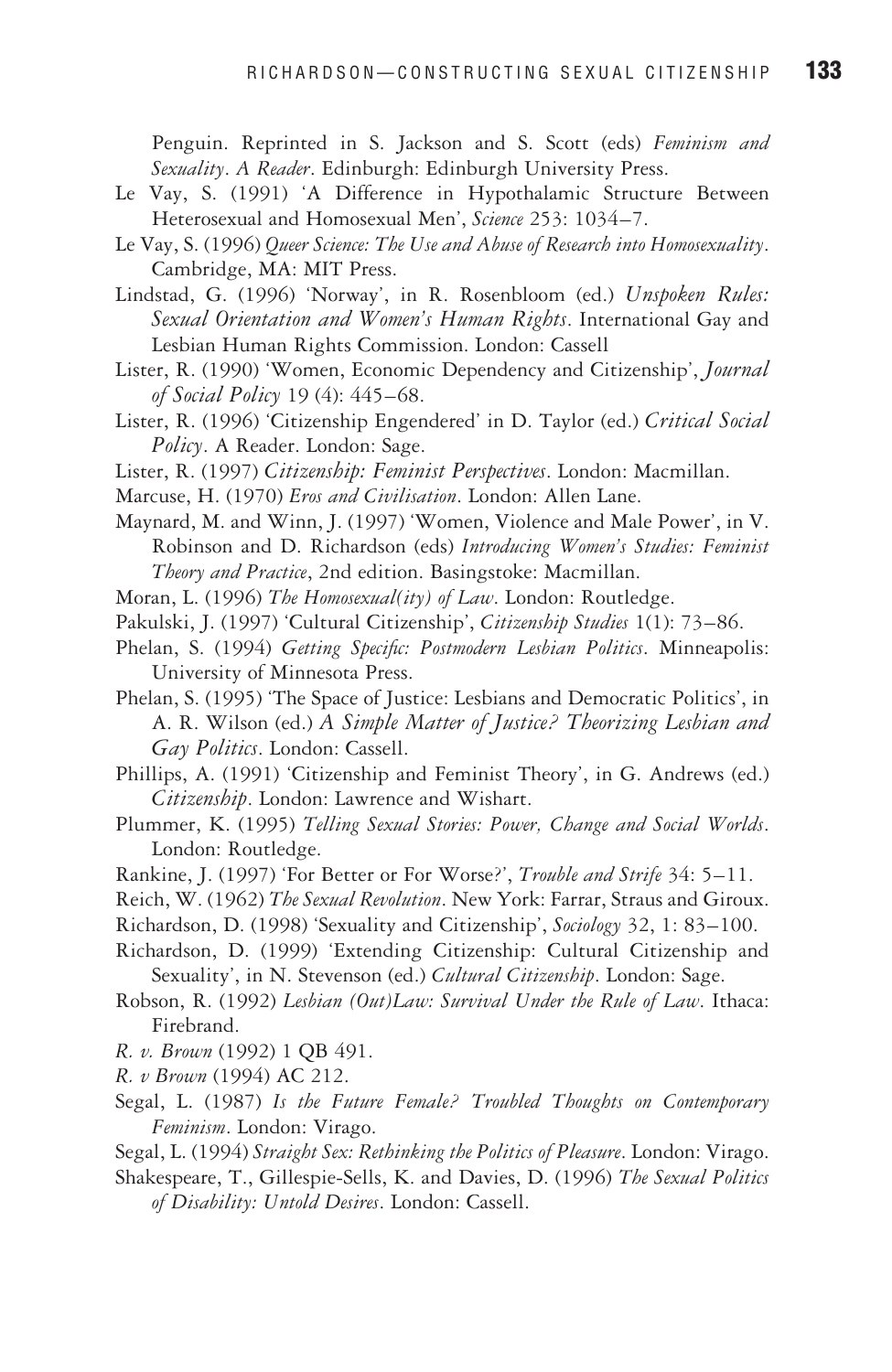- <span id="page-29-0"></span>Sieghart, P. (1989) *AIDS and Human Rights: A UK Perspective*. London: British Medical Foundation for AIDS.
- Simson, R. (1984) 'The Afro-American Female: the Historical Context of the Construction of Sexual Identity', in A. Snitow, C. Stansell and S. Thompson (eds) *Desire: The Politics of Sexuality*. London: Virago.
- Stacey, J. (1991) 'Promoting Normality: Section 28 and the Regulation of Sexuality', in S. Franklin, C. Lury and J. Stacey (eds) *Off Centre: Feminism and Cultural Studies*. London: Unwin Hyman.
- Stevenson, N. (ed.) (1999) *Cultural Citizenship*. London: Sage.
- Taylor, D. (1996) 'Citizenship and Social Power', in D. Taylor (ed.) *Critical Social Policy: A Reader*. London: Sage.
- Voet, R. (1998) *Feminism and Citizenship*. London: Sage.
- Walby, S. (1997) *Gender Transformations*. London: Routledge.
- Watney, S. (1991) 'Citizenship in the Age of AIDS', in G. Andrews (ed.) *Citizenship*. London: Lawrence and Wishart.
- Weeks, J. (1986) *Sexuality*. London: Tavistock.
- Weeks, J. (1990) *Sex, Politics and Society*, 2nd edition. London: Longman.
- Weeks, J. (1998) 'The Sexual Citizen', *Theory, Culture and Society* 15(3–4): 35–52.
- Wilson, A. R. (1993) 'Which Equality? Toleration, Difference or Respect', in J. Bristow and A. R. Wilson (eds) *Activating Theory: Lesbian, Gay, Bisexual Politics*. London: Lawrence & Wishart.
- Wilson, A. (1995) 'Their Justice: Heterosexism in A Theory of Justice', in A. R. Wilson (ed.) *A Simple Matter of Justice?: Theorizing Lesbian and Gay Politics*. London: Cassell.
- Wilton, T. (1992) 'Desire and the Politics of Representation: Issues for Lesbians and Heterosexual Women', in H. Hinds, A. Phoenix and J. Stacey (eds) *Working Out: New Directions for Women's Studies*. London: Falmer Press.
- Wilton, T. (1995) *Lesbian Studies: Setting an Agenda*. London: Routledge.
- Wolfendon, J. (1957) Report of the Departmental Committee on Homosexual Offences and Prostitution, Cmnd 247. London: HMSO.
- Woods, C. (1995) *State of the Queer Nation: A Critique of Gay and Lesbian Politics in 1990s Britain*. London: Cassell.

❑ Diane Richardson is Professor of Sociology and Social Policy in the Department of Social Policy at the University of Newcastle-upon-Tyne, England. She is currently co-editing, with Steven Seidman, an International Collection on Lesbian and Gay Studies. Previous publications include *Women and the AIDS Crisis* (Pandora, 1989), *Safer Sex* (Pandora, 1990), *Women,*